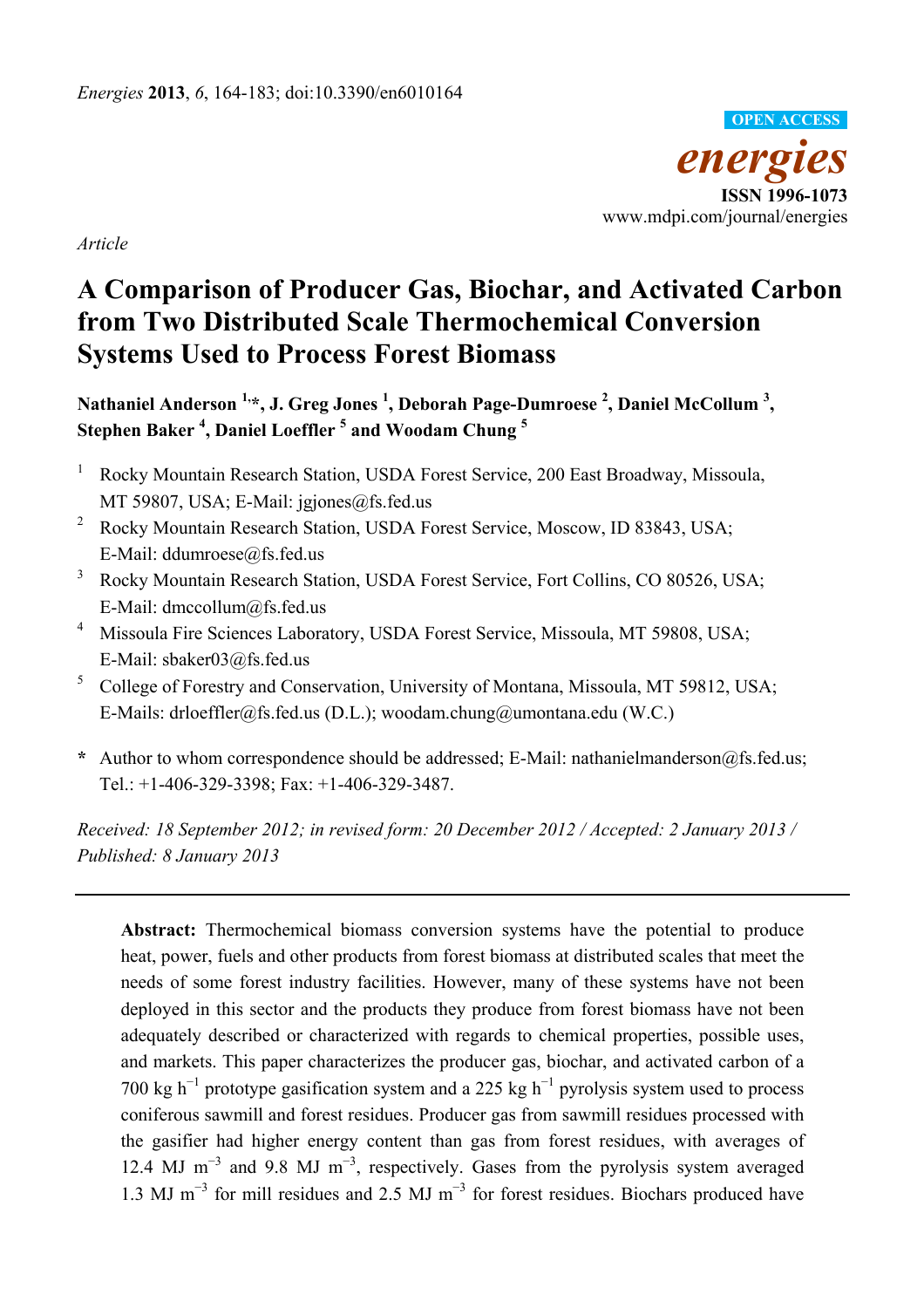similar particle size distributions and bulk density, but vary in pH and carbon content. Biochars from both systems were successfully activated using steam activation, with resulting BET surface area in the range of commercial activated carbon. Results are discussed in the context of co-locating these systems with forest industry operations.

**Keywords:** pyrolysis; gasification; biomass; biochar; activated carbon; synthesis gas

## **1. Introduction**

#### *1.1. Background*

Sawmills and other wood products manufacturing facilities produce large quantities of woody biomass in the form of wood chips, sawdust, shavings and bark. These mill residues are commonly sold as raw material for the manufacture of paper and engineered wood panels (e.g., clean chips for pulp and sawdust for particle board), for landscaping applications (e.g., bark mulch), and as fuel for combustion boilers (e.g., hog fuel). The forest sector also produces millions of tons of woody biomass as a byproduct of silvicultural treatments prescribed to harvest timber, manage fire risk, improve forest health, and meet other management objectives. These forest residues include foliage, tops, limbs, unmerchantable roundwood, and stumps, which are frequently burned on site to reduce the risk of wildfires and clear growing space for regeneration. Both mill residues and forest residues are commonly used as fuel in combustion boilers to produce process heat and power for forest industry operations. More than 50% of all biomass energy in the United States is generated by the forest industry to dispose of waste and provide heat and electricity for manufacturing operations [1]. In some areas, forest biomass is also used to fuel large power plants and distributed heat and power systems [2,3].

Over the last twenty years, a complex interaction of social, political and economic factors has resulted in permanent mill closures in the interior western United States. Declining industry capacity has reduced the demand for forest biomass and increased average haul distances for timber and biomass producers in this region. For example, prior to its closure in December, 2009, the Smurfit-Stone liner board plant in Missoula, MT, used approximately 1.5 million tons of biomass annually, including wood for both pulp and energy [4]. Since the closure, one-way haul distances for mill and forest residues in western Montana have increased from 70 miles or less to 130 to 210 miles, depending on the end user. In general, high transportation costs and weak regional demand for forest biomass negatively impact the financial viability of wood products manufacturing and silvicultural treatments by turning previously marketable byproducts into waste materials with disposal costs. Furthermore, the most widely practiced method of disposal, open burning, can have negative environmental impacts including increased air pollution, establishment of invasive species, and reduced nutrient capital and soil productivity at burn sites [5,6].

Recent technical advances and public policies related to greenhouse gas emissions and energy security have spurred interest in using thermochemical conversion technologies to process forest biomass closer to harvest sites to improve transportation efficiency and produce renewable high-value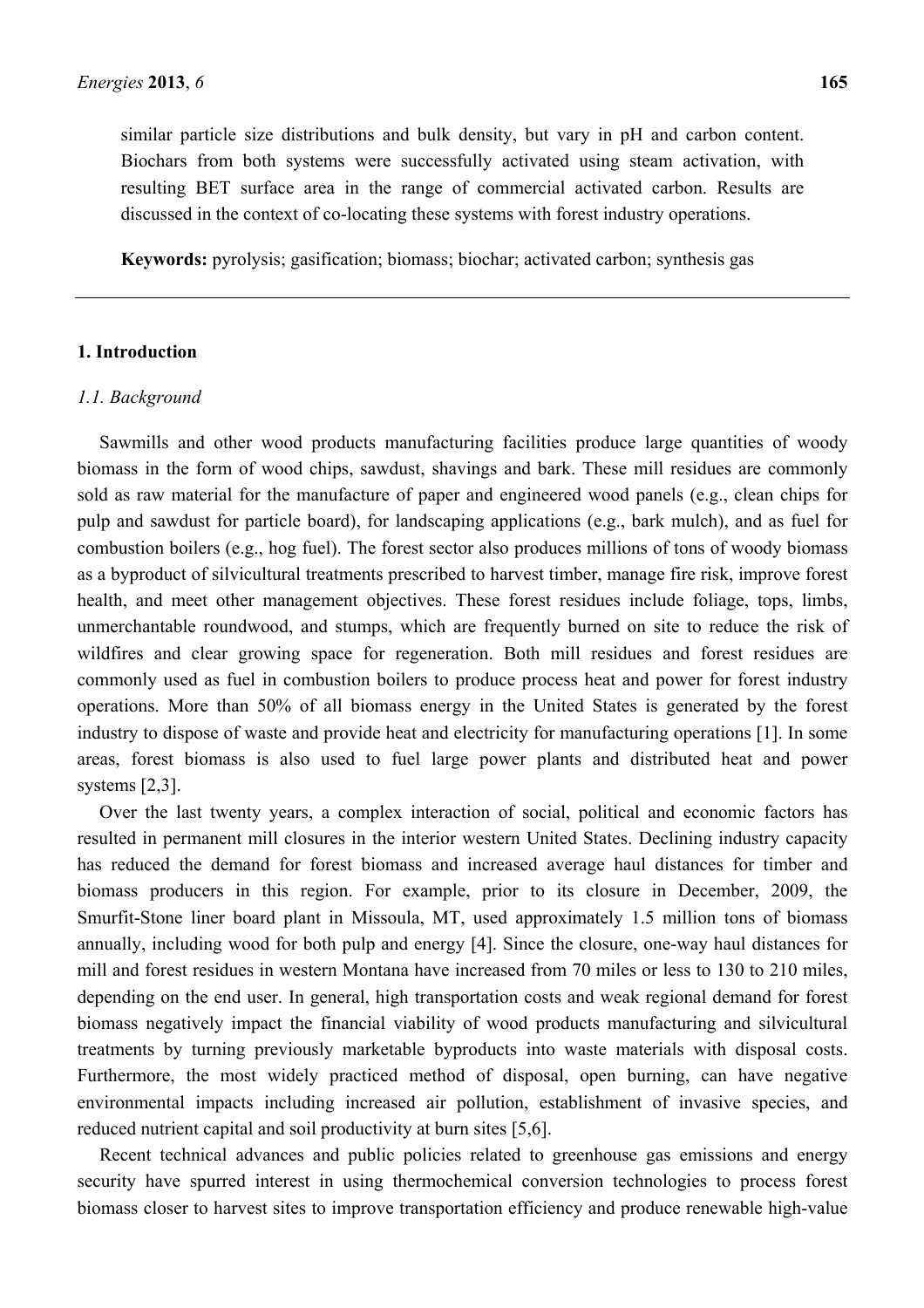bioproducts that can be more efficiently shipped to distant markets [7]. Specifically, using heat to convert biomass into dense, value-added fuel and chemical products has the potential to improve the financial viability of biomass utilization in locations characterized by long haul distances and weak demand for biomass from pulp mills and other large facilities. Depending on substitutability for existing products, biofuels and bioproducts may also offset fossil fuel use and associated emissions with renewable forest resources, possibly at scales that are well-matched to small and medium sized operations.

In contrast to large-scale centralized facilities that require hundreds of thousands of tonnes of biomass per year, many of the advanced thermochemical technologies currently being developed are targeted at smaller-scale demand for distributed heat and power, biofuels and bioproducts production, and waste processing [8]. In delineating alternative scales of these systems, it is useful to think of distributed scale systems as small, compact, and clean units located at or near an end user of heat and power [9]. Several companies manufacture distributed thermochemical conversion systems, and some have marketed these systems for forest biomass processing [10,11]. Unlike centralized facilities that procure large volumes of biomass from many suppliers across a large geographic area, distributed systems have the potential to allow individual firms to match their byproduct and residues streams with appropriate conversion capacity to produce heat, power, and marketable products from biomass.

## *1.2. Objectives*

It is possible to convert forest biomass into heat, producer gas, biochar, and bio-oil at distributed scales using pyrolysis and gasification technology. A large body of research is devoted to laboratory and pilot scale study of pyrolysis and gasification of woody biomass [12–14] and an increasing number of companies are developing and marketing commercial technologies for biomass conversion. However, there are gaps in our understanding of how these technologies differ with regards to outputs and how these systems might be integrated into existing forest products supply chains. Many of these systems have not been deployed in this sector and the products they produce from forest biomass have not been adequately described or characterized with regards to chemical properties, possible uses, and markets. Uncertainty about product quality and potential value represents risk to investment and presents a significant barrier to the adoption of these technologies by private companies.

The objective of this study is to compare two commercially available technologies with regards to the physical and chemical properties of their outputs and associated market products in the context of co-locating these systems with forest industry operations. Specifically, we: (1) use a gasifier and a pyrolysis system to process coniferous mill and forest residues, (2) characterize the gas and biochar produced by each, and (3) evaluate potential uses for those outputs, including the use of biochar as a precursor in the production of activated carbon (AC). This critical new knowledge is needed by technology firms, investors, and managers to evaluate potential markets for pyrolysis and gasification products and to assess the commercial potential and financial feasibility of distributed thermochemical processing deployed in the forest sector. Our results can also be used to inform analysis of the environmental costs and benefits of these products, including life cycle assessment (LCA).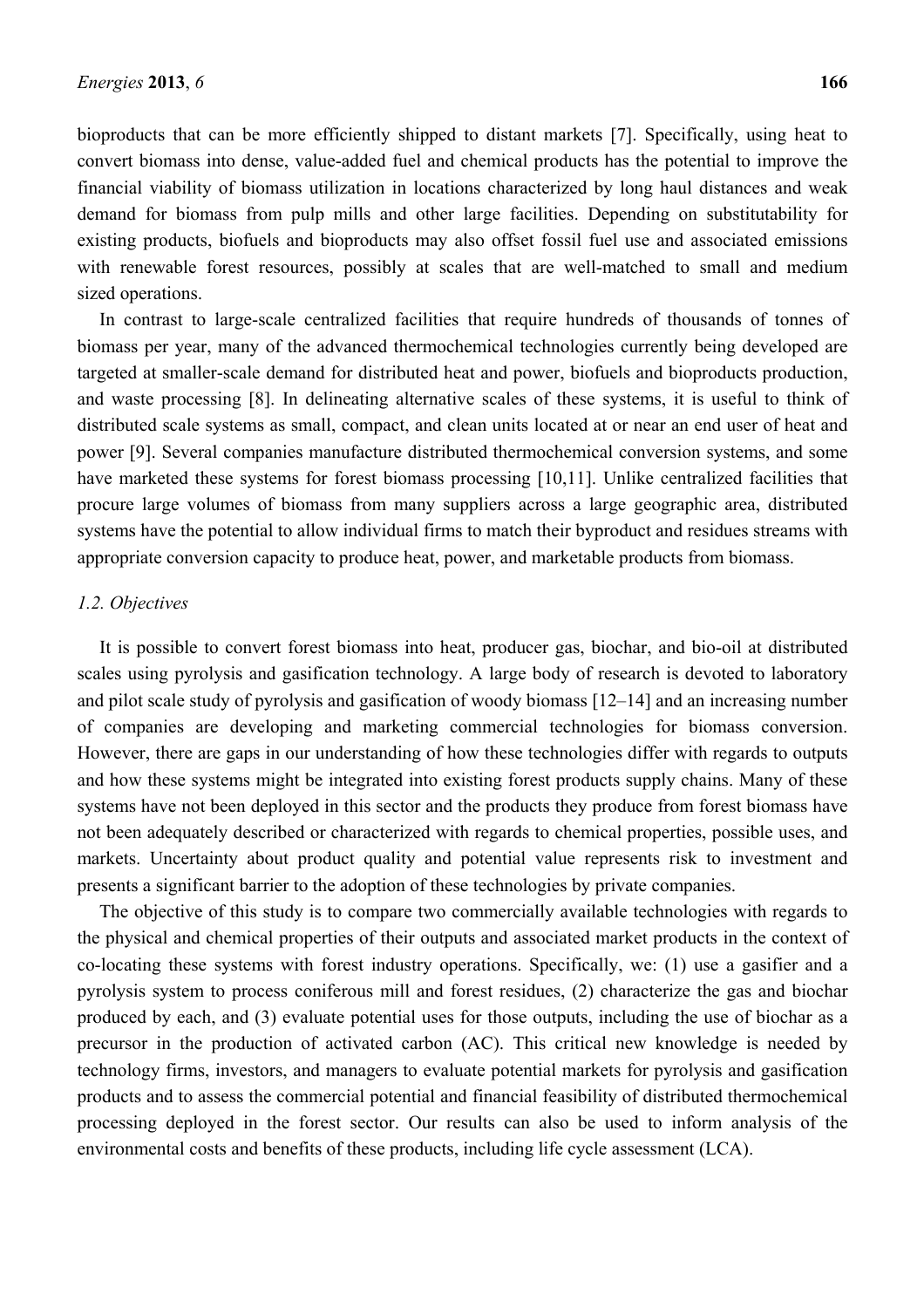#### *1.3. Overview of Pyrolysis and Gasification Products*

Thermochemical conversion can occur across broad ranges of temperature, pressure, heating rate, oxidation conditions, and residence time. Generally, pyrolysis of biomass at 200 to 300 °C (torrefaction) produces a devolatilized, hydrophobic high-carbon content product often referred to as torrefied wood. Several characteristics of torrefied wood make it more efficient to transport and store than raw biomass, including lower moisture content, higher energy density, hydrophobicity, resistance to decay, and homogenous particle size distribution [15]. It is generally considered a fuel product suitable for combustion applications, including cofiring with coal, but may also be used as a raw material in some manufacturing processes, including gasification and liquid fuel production [16].

Pyrolysis of biomass at higher temperatures (300 to 700 °C) produces recalcitrant charcoal called biochar, as well as volatile gases, a fraction of which may be condensed into liquid pyrolysis oil, also called bio-oil. Biochar can be used in its raw form as a solid fuel, or used as a feedstock for the production of other products, including chemicals, AC, and soil additives. Similarly, bio-oil can be used in its raw form as liquid fuel. However, because of its high oxygen and water content and low stability, bio-oil is generally considered a crude product to be used in the production of refined (*i.e.*, upgraded) biofuels and industrial chemicals, including liquid transportation fuels [12]. Pyrolysis in this temperature range often produces residual tars which can be a useful output or an undesirable byproduct, depending on production objectives [17].

Depending on the conditions of the reaction, specifically the composition and concentration of gas injected into the system, gasification of biomass at temperatures greater than 700 °C produces more gas (*i.e.*, producer gas or synthesis gas) and less biochar than pyrolysis, along with some ash. Depending on gas quality, gases from both pyrolysis and gasification have the potential to be used to produce heat and power in an internal combustion or gas turbine engine. The producer gas from gasification can be used to produce liquid fuels and chemicals, including methanol and hydrocarbon fuels via catalytic conversion processes [18,19]. In addition to these outputs, if conversion is co-located with wood products manufacturing, excess heat from the conversion process can be used for heating buildings, drying lumber and heat-treating products for export. The two systems evaluated in this study operate at the upper end of the temperature spectrum and produce biochar and gas, but no liquid products.

#### **2. Methods**

## *2.1. Biomass Feedstock*

We processed mill and forest residues from Tricon Timber, LLC, Saint Regis, MT, USA. The mill residues were a byproduct of manufacturing lumber from delimbed, debarked logs, and contained negligible bark and foliage. In contrast, forest residues were produced from field-dried logging slash and included both bark and foliage. Both feedstocks were mixed coniferous species dominated by Douglas-fir (*Pseudotsuga menziesii*) and lodgepole pine (*Pinus contorta*). Both feedstocks were chipped and screened to meet particle size specifications of 0.76 cm to 1.27 cm with less than 5% size over run, and then dried in a kiln to a moisture content of 10% or less before shipping. Prepared feedstocks were shipped to study sites in Colorado and North Carolina in 55 gallon drums that were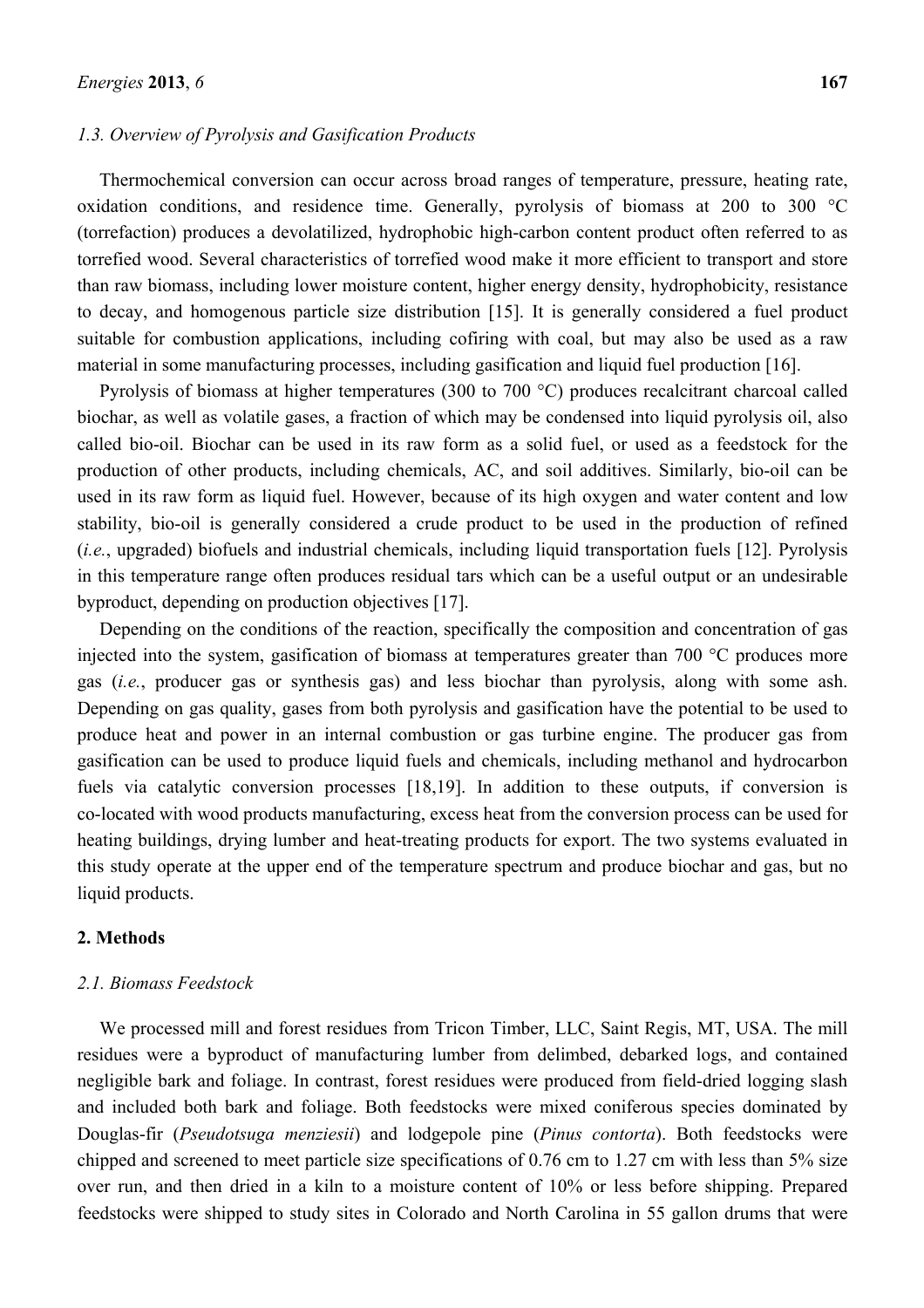closed but not airtight. Feedstocks in Colorado did not receive additional kiln drying, but feedstocks in North Carolina received 12 h of additional drying in two portable kilns due to concerns that ambient humidity might increase the moisture content above 10%. The moisture content of the feedstocks at the time of conversion ranged from 5.7% to 8.2% (Table 1). At 98.2% organic matter (OM), the mill residues had higher OM content than forest residues, which were 91.5% OM (Table 1). Compared to feedstocks from debarked logs, feedstocks containing bark and foliage generally have higher ash content associated with inherent inorganic compounds in the cambium and contamination from soil during harvest and transport [20]. The content of carbon, nitrogen and selected extractable alkaline metals in these feedstocks are shown in Table 1.

| Feedstock       | <b>System</b> | Moisture | Organic        | <b>Mean C</b> | <b>Mean N</b> | Total extractable cations (mg $kg^{-1}$ ) <sup>a</sup> |       |        |  |
|-----------------|---------------|----------|----------------|---------------|---------------|--------------------------------------------------------|-------|--------|--|
|                 |               | $(\%)^b$ | matter $(\% )$ | $\frac{9}{6}$ | (%)           | Ca                                                     | Mg    | K      |  |
| Mill residues   | TEA           | 8.17     | 98.19          | 47.4          | 0.1566        | 1250.0                                                 | 146.5 | 577.5  |  |
| Mill residues   | BSI           | 7.04     | c              | 47.4          | 0.2062        | 1919.6                                                 | 296.4 | 781.0  |  |
| Forest residues | TEA           | 5.71     | 91.51          | 45.8          | 0.2904        | 1299.6                                                 | 396.3 | 898.4  |  |
| Forest residues | BSI           | 7 25     | c              | 48.4          | 0.2124        | 2405.8                                                 | 290.5 | 1097.6 |  |

**Table 1.** Feedstock characteristics.

<sup>a</sup> Units of mg kg<sup>-1</sup> are equivalent to parts per million (ppm); <sup>b</sup> Moisture content at the time of conversion. All feedstocks were kiln dried to less than 10% before shipping. Feedstocks for the TEA system received an additional 12 h of kiln drying before conversion; <sup>c</sup> Unknown.

## *2.2. Conversion*

These feedstocks were processed using a prototype gasification system manufactured by Tucker Engineering Associates (TEA), Locust, NC, USA (Figure 1), and a modular pyrolysis system manufactured by Biochar Solutions, Incorporated (BSI), Carbondale, CO, USA (Figure 2, [21]).

**Figure 1.** The Tucker Engineering Associates (TEA) gasifier used in this study. Photo: RMRS.

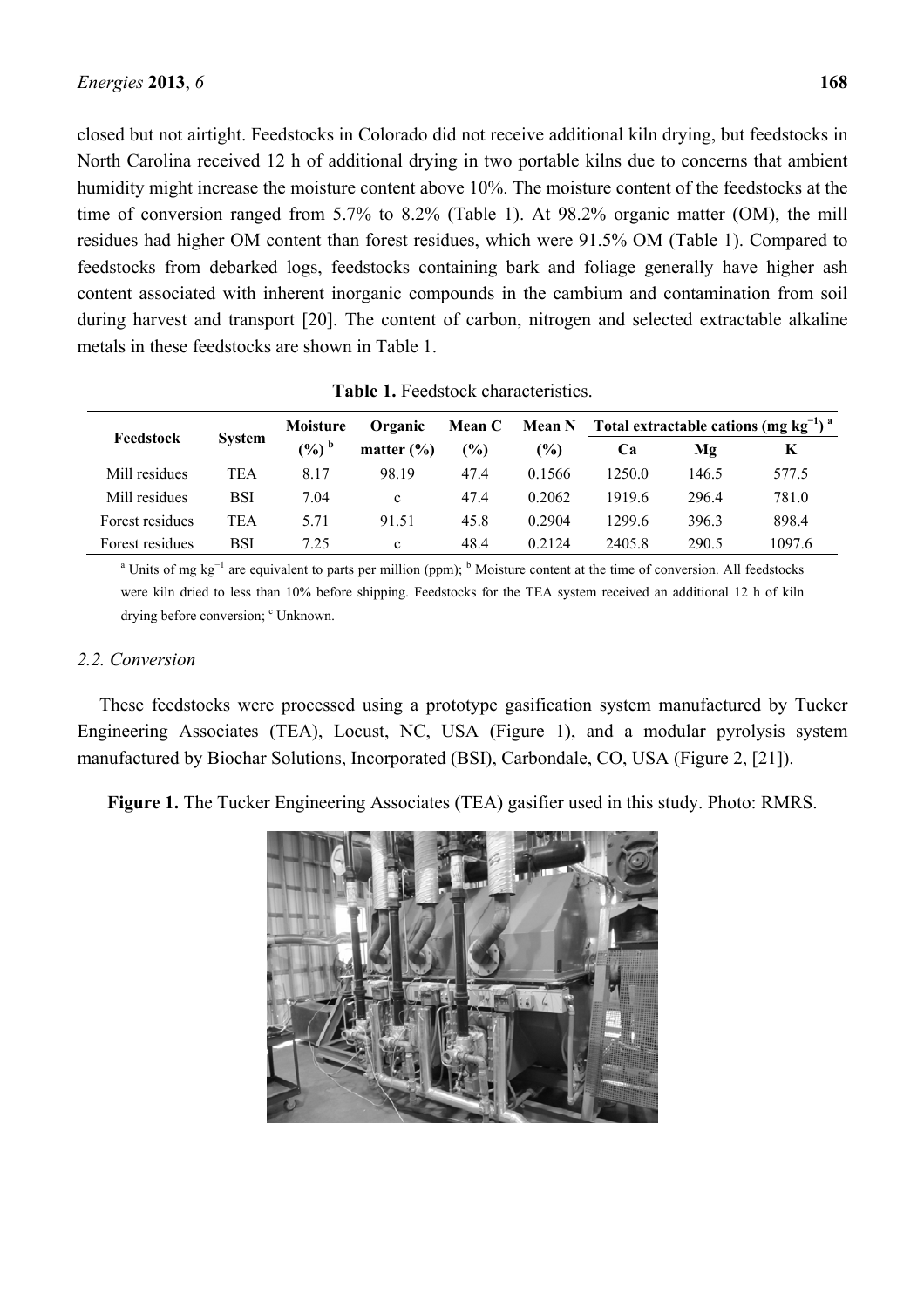

this study. The unit used in this study was fitted with a thermal oxidizer (not shown), which

The operational dry weight feedstock throughputs of the two systems have been estimated by the manufacturers to be 700 kg h<sup>-1</sup> and 225 kg h<sup>-1</sup>, respectively. Biochar yields by mass are reported as between 5% and 25% for the TEA system and up to 24% for the BSI system, with the balance going to producer gas and a small fraction of ash and tar byproducts.

The TEA system was engineered to produce high-quality, high-energy gas from a wide range of feedstocks including coal, municipal solid waste, and wood waste. Biochar is considered a co-product of gas production. The TEA biochars were carbonized at 1040 °C in a direct heat, screw conveyor reactor heated by six tangential burners fueled with propane. With feedstock airlocks and no inputs of oxygen, steam, or carrier gas during the conversion process, oxidation during conversion was very low. The pyrolysis gas pressurizing the system is primarily carbon monoxide, nitrogen, methane, and hydrogen. Residence time is estimated at 1.5 min per run. Results for TEA biochars below are for a "double run", where the feedstock was run through the system to produce biochar, and then the resulting biochar output was run through the system again to remove any residual volatiles and simulate a longer auger configuration, which is currently in development by TEA. Total residence time in this study was approximately 3.0 min. Samples from twelve runs were collected over six days of operation.

The BSI pyrolysis system was engineered to produce biochar from biomass, including agricultural residues and wood waste, with a focus on achieving high yields of biochar with a high percentage of stable, recalcitrant carbon. Energy gas and heat are generally considered co-products of biochar production. The BSI system uses a two-stage reactor. In the primary reactor, the feedstock is carbonized in a controlled aerobic environment with limited oxygen at a temperature between 700 and 750 °C for less than one minute. Then the material passes into a second reactor, where material is held in a sweep gas environment for approximately ten to fifteen minutes at a temperature between 400 and 550 °C, before the material is removed from the machine by a liquid cooled auger with an air lock. The dust fraction of biochar present in the gas stream is collected by a cyclone trap before the gas is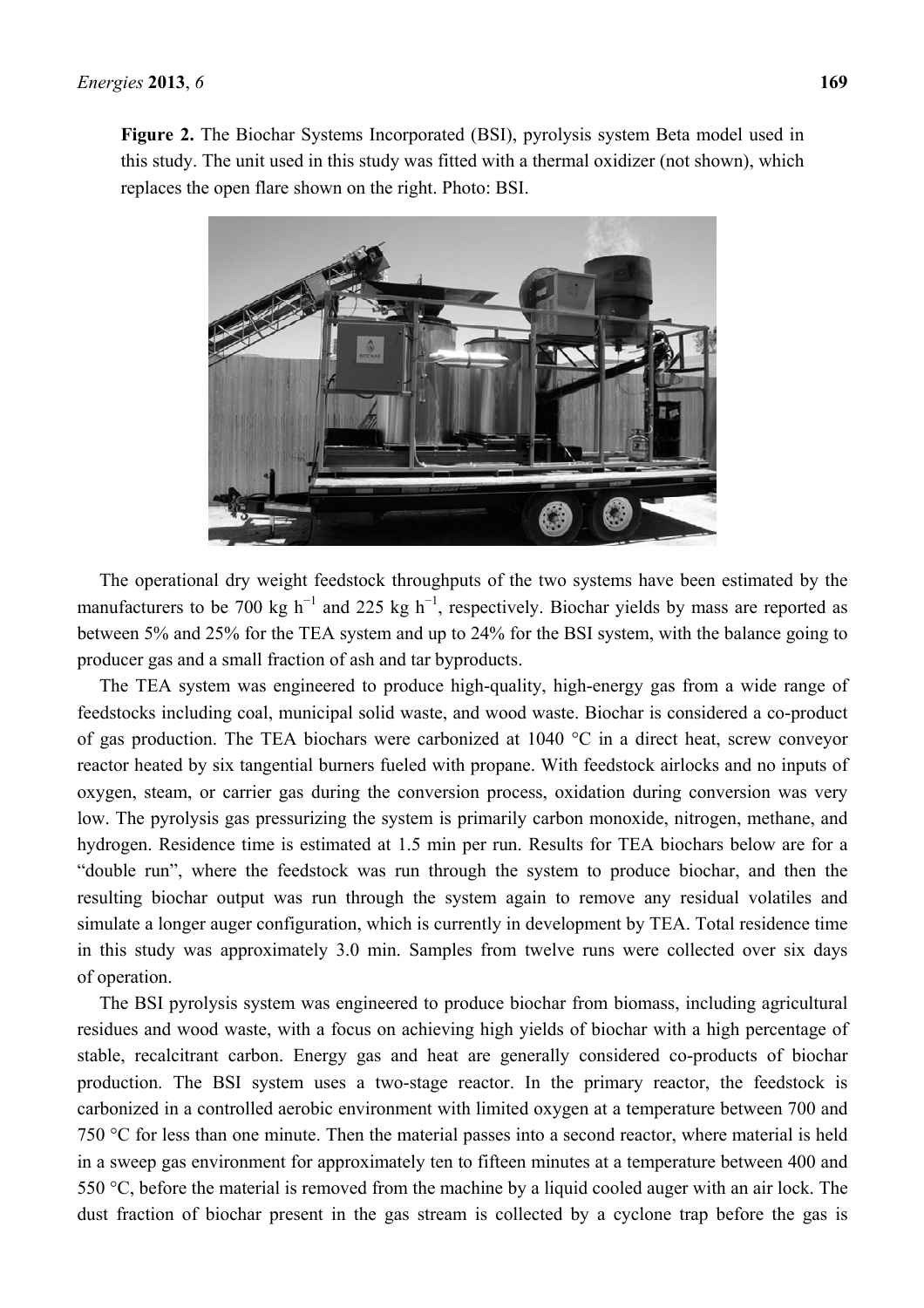evacuated from the system by a blower. Dust does not receive the same sweep gas treatment as the coarse biochar output, which receives full residence time in the second reactor. The dust fraction of production is not characterized in this study. The pyrolysis gas produced during the first stage of pyrolysis is used as sweep gas for the second stage and is pulled through the system by a blower. This gas is composed primarily of carbon monoxide, nitrogen, methane, and hydrogen, with some oxygen. Some limited oxidation occurs in the first stage, but oxidation is very low in the second stage. Samples from four runs were collected on a single day of operation.

#### *2.3. Sampling and Laboratory Analysis*

During conversion, samples of producer gas were collected in 0.5 L evacuated, inert steel canisters, which were pressurized to 15 psig (gauge pressure in pound per square inch) using stainless steel flexible tubing and a battery powered pump apparatus. Each sample generally represents about 15 to 30 s of gas flow. For both systems, tubing was attached to air-tight sampling ports located between the reactor and the downstream air lock system, which is an enclosed, pressurized water tank on the TEA system and a blower and cyclone on the BSI system. In total, twenty-five gas samples were collected from the two systems representing eight runs of each feedstock.

In the laboratory, canister samples of producer gas were analyzed for  $CO<sub>2</sub>$ ,  $CO$ ,  $CH<sub>4</sub>$ , and  $C<sub>2</sub>$  and C3 hydrocarbon gases with an Agilent model 7890 gas chromatograph configured with two columns running simultaneously. Chromatogram data were collected and processed by Agilent Chem Station software. A set of gas standards bracketing the sample concentrations were analyzed with each set of samples to construct a standard curve for each compound. Based on the integrated peak areas, the sample concentrations were calculated from the standard curves and written into a spreadsheet for analysis.

For measurement of  $H_2$  concentrations, a Trace Analytical RGA3 gas analyzer was used. A molecular sieve column and a mercuric oxide reduction gas detector were used to measure trace levels of CO,  $H_2$  and other reduction gases. The detection limit is 0.1 ppm  $H_2$ . Data from this instrument were also collected and processed by Agilent Chem Station software. Calculations of energy content of the producer gas were made using standard stoichiometric techniques applied to the concentrations of combustible gas components.

At the time of conversion, feedstock and biochar samples were packaged in zip-type bags and shipped to the laboratory for analysis. Four 1.0 kg feedstock samples (two of each type) and fifteen 2.0 kg biochar samples were collected. Two additional biochar samples, approximately 10 kg each, were packaged for use as a precursor in steam activation trials. Feedstock moisture content was determined in the laboratory using oven drying at  $103 \pm 2$  °C [22]. Feedstock samples were analyzed for organic matter content using loss-on-ignition methods for 8 hours duration at 400 °C [23]. To obtain nutrient information, feedstock samples were ashed for 5 h at 475 °C and nutrients were extracted with a 2N nitric acid solution. The extractable nutrients calcium, magnesium and potassium were determined by analysis with a Perkin Elmer 5100PC Atomic Absorption Spectrometer (Perkin Elmer, Inc., Waltham, MA, USA).

A sieve analysis was used to determine the particle size distribution of each biochar product. Using a mechanical shaker, a 100 g biochar sample was passed through successively smaller screens with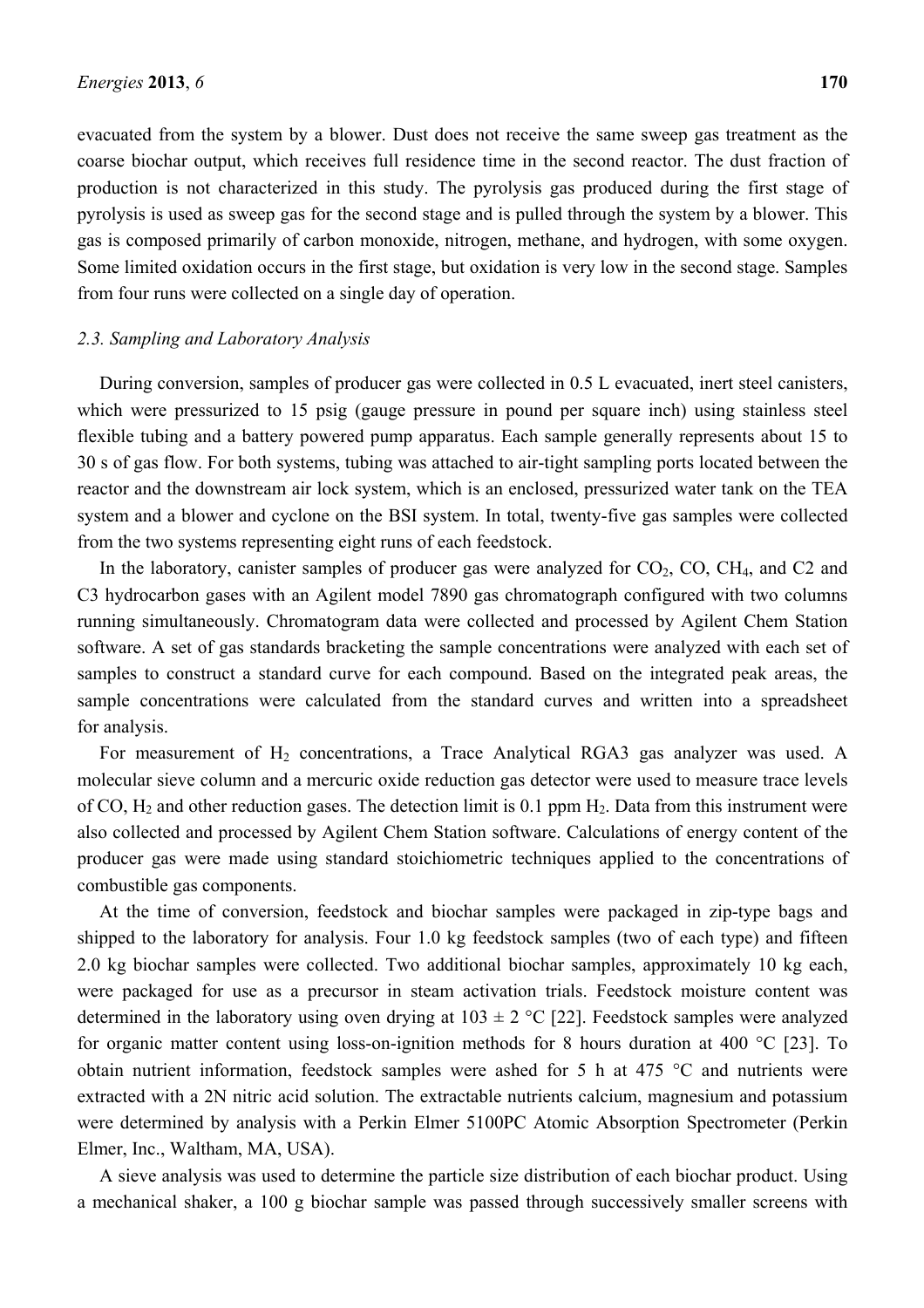opening sizes ranging from 6.35 to 0.044 mm. An unconsolidated biochar sample was used to assess sample pH. A biochar-distilled water solution with a 1:4 ratio was made and pH of the solution was determined with an Orion 4-Star meter and electrode (Thermo Scientific, Beverly, MA, USA).

The determination of total carbon and total nitrogen for both the feedstocks and biochars was made by dry combustion on a TruSpec CN analyzer, which uses an infrared detector to measure carbon and a thermal conductivity cell to determine nitrogen (Leco Corporation, St. Joseph, MI, USA). Samples were dried and homogenized prior to analysis and feedstocks were ground to pass through a 420  $\mu$ m screen. Biochar was ground into a fine powder. Differences in analytical methods reflect the unique composition of the samples—feedstocks were treated as organic material while the biochar was analyzed using soil (*i.e.*, mineral) methods with higher oxygen flow during the burn phase to ensure complete combustion of the material. Energy content was determined by calorimetry using a Parr bomb calorimeter calibrated with a standard of benzoic acid. Total carbon and nitrogen associated with this test was measured with a LECO CN analyzer.

Two physical activation methods were used to activate biochar outputs from the BSI and TEA systems. Biochars from both systems were activated with steam using a bench top steam activation apparatus. Activation temperature was 950 °C, with steam injected at 15 psig. In addition, the TEA system biochars were activated using a 6.5 inch internal diameter electrically heated Bartlett-Snow rotary calciner (Alstom Power, Naperville, IL, USA). The calciner has four zones along the furnace section for temperature control and the hottest zones were set at 927 °C. The calciner cylinder was nitrogen purged to maintain an inert atmosphere prior to activation and steam was injected at 815 °C. Retention time was 45 min. Unfortunately, due to cost and logistical considerations, BSI biochars were not activated using this method.

Iodine number for biochars and AC was calculated using titration methods, specifically ASTM D4607-94 [24]. Brunauer-Emmet-Teller (BET) surface area of TEA biochars and resultant AC produced from TEA biochar precursor was measured by nitrogen gas sorption analysis at 77 K using a BET-201-APC Sorptometer (Porous Materials Incorporated, Ithaca, NY, USA). Before analysis, 1.0 g samples were vacuum outgassed to 20  $\mu$ m at 20 °C, with variable outgassing time. In addition to BET surface area, sorption analysis was used to calculate total pore volume, porosity, and several measures of pore diameter for TEA biochars and AC.

## **3. Results**

For both feedstocks, producer gas from the TEA gasification system has higher energy content than that of the BSI system (Figure 3). This is a result of higher concentrations of hydrogen, carbon monoxide, and C2 hydrocarbons, including ethane  $(C_2H_6)$ , ethylene  $(C_2H_4)$ , and acetylene  $(C_2H_2)$ , Table 2). Among the C2 hydrocarbons, ethylene is the most prevalent C2 gas for both systems (Table 3). However, the proportion of acetylene among the three is higher for the TEA system than for the BSI system. Concentrations of methane appear similar for the two systems, as do concentrations of C3 and C4–C5 hydrocarbons, which combined are below 0.25% for both systems. Other gasses, primarily nitrogen and water vapor, account for a larger fraction of producer gas from the BSI system. For the TEA system, gas from mill residues had higher energy content than gas from forest residues,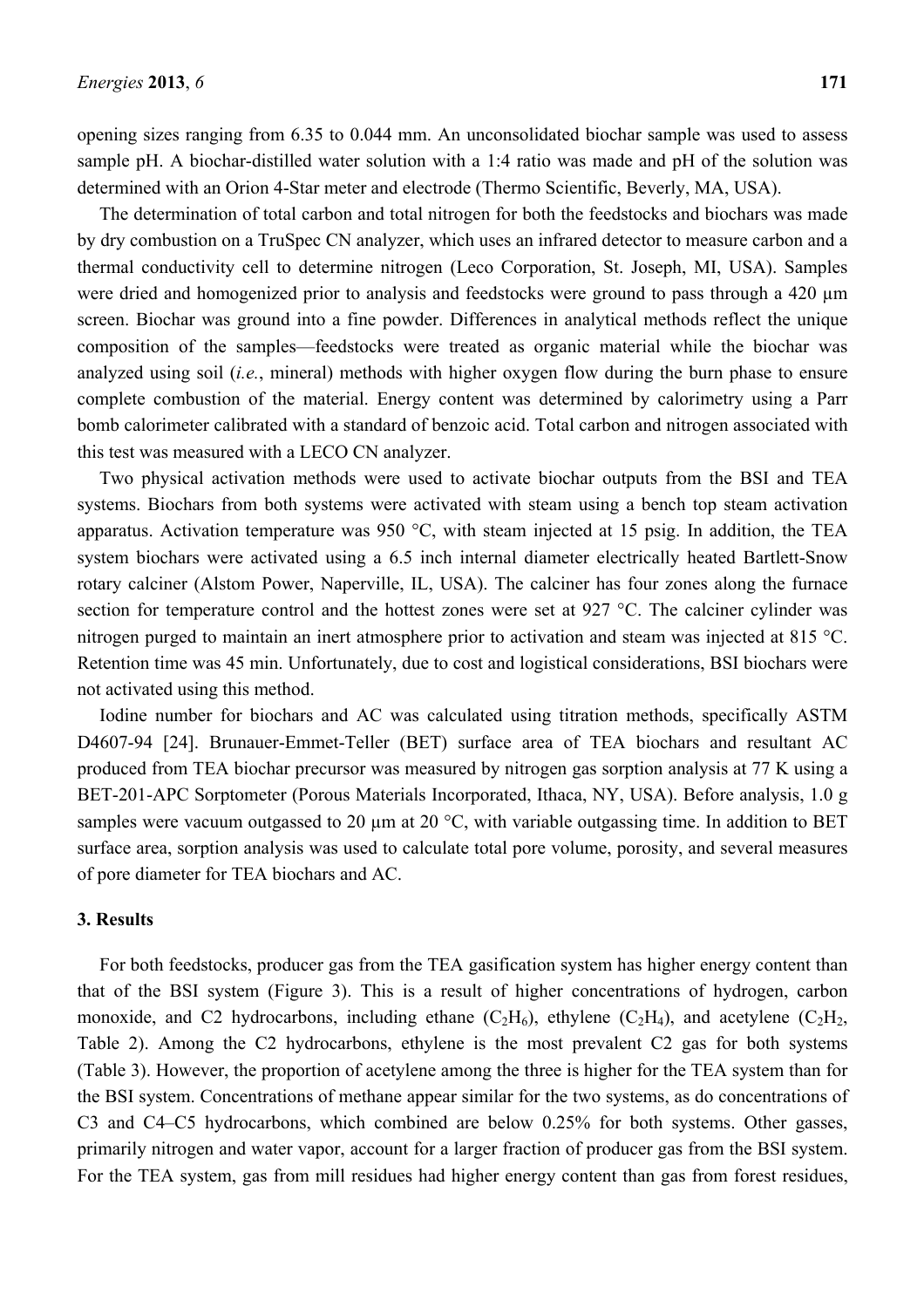with averages of 12.4 MJ m<sup>-3</sup> and 9.8 MJ m<sup>-3</sup>, respectively. Gases from the BSI system were 1.3 MJ m<sup>−</sup><sup>3</sup> for mill residues and 2.5 MJ m<sup>−</sup><sup>3</sup> for forest residues.



**Figure 3.** Gas energy content.

| Feedstock                 |       | <b>Mill residues</b> |       | <b>Forest residues</b> |
|---------------------------|-------|----------------------|-------|------------------------|
| <b>Constituent/System</b> | TEA   | BSI                  | TEA   | BSI                    |
| $H_2(%)$                  | 8.46  | 1.84                 | 7.39  | 2.63                   |
| CO(%)                     | 39.03 | 4.04                 | 34.05 | 7.83                   |
| $CO2(\%)$                 | 7.66  | 0.89                 | 5.97  | 1.90                   |
| $CH_4(\%)$                | 12.68 | 7.35                 | 10.38 | 12.08                  |
| C2(%)                     | 3.43  | 0.24                 | 1.63  | 0.64                   |
| $C_2H_6(%)$               | 0.14  | 0.08                 | 0.03  | 0.15                   |
| $C_2H_4(%)$               | 2.77  | 0.15                 | 1.18  | 0.44                   |
| $C_2H_2(%)$               | 0.51  | 0.01                 | 0.42  | 0.05                   |
| C3(%)                     | 0.06  | 0.07                 | 0.01  | 0.17                   |
| $C4 - C5$ (%)             | 0.00  | 0.02                 | 0.00  | 0.05                   |
| Other $(\% )$             | 28.68 | 85.55                | 40.57 | 74.69                  |

**Table 2.** Producer gas chemical composition.

**Table 3.** Biochar characteristics.

| Feedstock       | <b>System</b> | H <sub>2</sub> O<br>$\frac{1}{2}$ | <b>Bulk density,</b><br>$\text{dry} \left( \text{Mg m}^{-3} \right)$ | рH   | $C($ % | N(%) | C: N  | <b>BET</b> surface<br>area $(m^2 g^{-1})$ | Energy<br>$(MJ kg^{-1})$ |
|-----------------|---------------|-----------------------------------|----------------------------------------------------------------------|------|--------|------|-------|-------------------------------------------|--------------------------|
| Mill residues   | TEA           | 294                               | 0.165                                                                | 10 2 | 915    | 0.89 | 102.8 | 15.0                                      | 33.98                    |
| Mill residues   | BSI           | 1.31                              | 0.150                                                                | 9.0  | 82.1   | 0.83 | 98.9  | 203.0                                     | 35.71                    |
| Forest residues | TEA           | ⊟68                               | 0.183                                                                | 8.9  | 70.5   | 0.81 | 87.0  | 11.8                                      | 33.40                    |
| Forest residues | BSI           | 2.23                              | 0.131                                                                | 8.7  | 75.9   | 0.45 | 168.7 | 129.0                                     | 33.46                    |

Biochars produced by the two systems from screened feedstocks show similar particle size distributions (Figure 4), which are centered around 0.84 mm and skewed toward smaller particle sizes. TEA system biochars from forest residues appear to have a larger proportion of particles in the smaller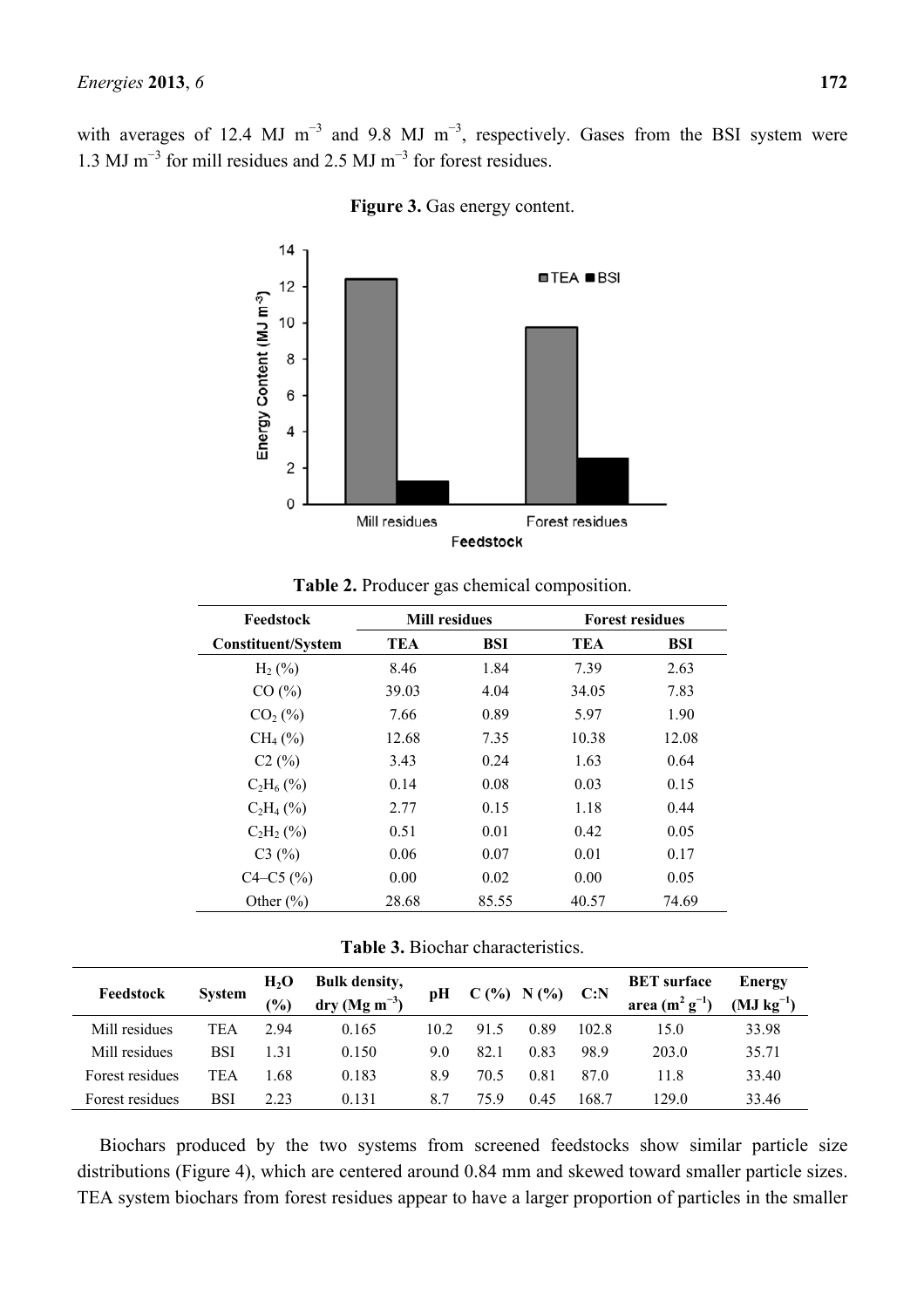than 0.42 mm size classes. Bulk densities for the samples are also similar and range from 0.131 Mg m<sup>-3</sup> to 0.183 Mg m<sup>-3</sup> (Table 3), which are relatively low for wood biochars and reflect the low densities of the softwood feedstocks [25]. All of the biochars produced were alkaline, with biochars from mill residues having a higher pH than those from forest residues. Average pH ranges from a low of 8.7 for BSI biochar made from forest residues to 10.2 for TEA biochars made from mill residues.



**Figure 4.** Biochar particle size distribution.

At 15.0 m<sup>2</sup>  $g^{-1}$  (TEA) and 203.0 m<sup>2</sup>  $g^{-1}$  (BSI), mill residue biochars also have slightly higher BET surface areas than forest residue biochars, which are 11.8  $m^2 g^{-1}$  and 129.0  $m^2 g^{-1}$  for the TEA and BSI systems, respectively. Carbon content for the TEA system biochars made from mill and forest residues are 91.5% and 70.5%, compared to 82.1% and 75.9% for BSI biochars. The carbon to nitrogen ratio for these biochars ranges from 87.0 to 168.7. The energy contents of these biochars on a dry weight basis are similar and range from 33.4 to 35.7 MJ  $\text{kg}^{-1}$ .

Pre-activation iodine numbers were 7 mg g<sup>-1</sup> and 2 mg g<sup>-1</sup> for TEA biochars and 142 and 82 mg g<sup>-1</sup> for BSI biochars, for mill and forest residues, respectively. Following bench top steam activation at 950 °C with steam injected at 15 psig, iodine number ranged from 245 g cg<sup>-1</sup> to 425 g cg<sup>-1</sup>, indicating a significant increase in adsorption properties (Figure 5). For the bench top apparatus, AC from BSI biochars have higher iodine adsorption than AC from TEA biochars. It also appears that mill residues produce AC with higher adsorption potential. For TEA system biochars, AC iodine adsorption for mill residue feedstock is 29% higher than for forest residue feedstock. The difference is much smaller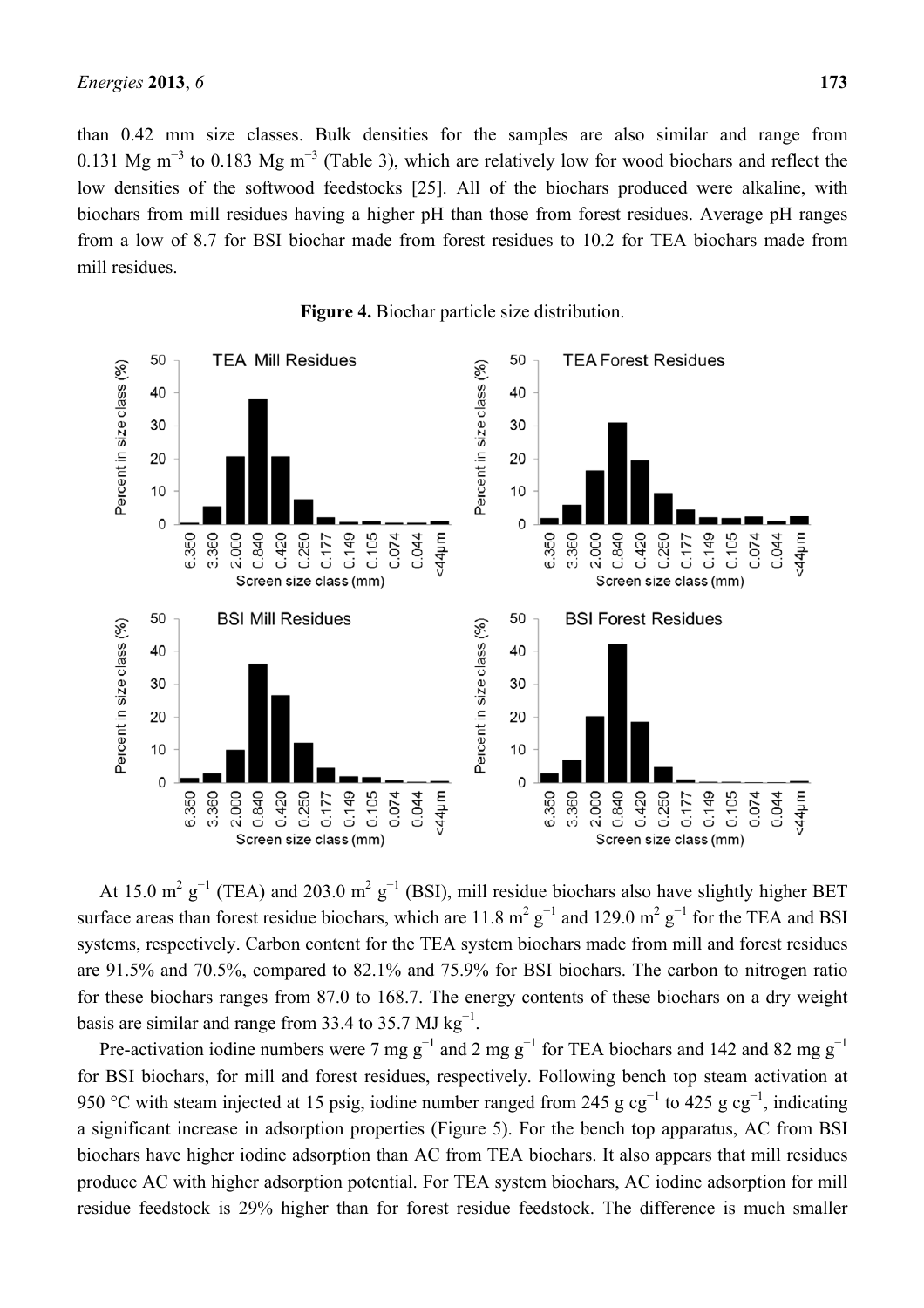$(\leq 3\%)$  for the BSI system. BET surface area was not calculated for AC produced using bench top steam activation.



**Figure 5.** Iodine number of AC from biochar using a benchtop steam activation apparatus at 950 °C with steam injected at 15 psig.

In addition to bench top activation, TEA system biochars were activated using a Bartlett-Snow rotary calciner at 927 °C with activation by steam injected at 815 °C. Results show that this method of activation increased BET surface area from 15.0 m<sup>2</sup> g<sup>-1</sup> to 1283.0 m<sup>2</sup> g<sup>-1</sup> for biochar made from mill residues and from 11.0 m<sup>2</sup> g<sup>-1</sup> to 575.9 m<sup>2</sup> g<sup>-1</sup> for biochar made from forest residues (Table 4). The increase in surface area is reflected by the pore characteristics of the AC, with large increases in total pore volume and porosity, and a decrease in average pore diameter (Table 4).

|                                                                           |  | Table 4. BET surface area and pore characteristics of TEA system biochars and AC |  |  |  |
|---------------------------------------------------------------------------|--|----------------------------------------------------------------------------------|--|--|--|
| resulting from steam activation in a rotary calciner at 815 $^{\circ}$ C. |  |                                                                                  |  |  |  |

| Feedstock       | Product        | <b>BET</b> surface<br>$(m^2 g^{-1})$ | <b>Total pore</b><br>volume<br>$(cc g^{-1})$ | <b>Porosity (per</b> | Ave. pore | Med. PV | Med. SA<br>g of sample) diameter (Å) pore dia. (Å) pore dia. (Å) |
|-----------------|----------------|--------------------------------------|----------------------------------------------|----------------------|-----------|---------|------------------------------------------------------------------|
| Mill residues   | <b>Biochar</b> | 15.0                                 | 0.0161                                       | 0.0158               | 42.79     | 45.90   | 35.97                                                            |
| Forest residues | <b>Biochar</b> | 11.8                                 | 0.0359                                       | 0.0347               | 122.09    | 17598   | 60.92                                                            |
| Mill residues   | АC             | 1283.0                               | 0.9591                                       | 0.4895               | 29.90     | 48.15   | 26.97                                                            |
| Forest residues | АC             | 5759                                 | 0.4441                                       | 0 3075               | 30.85     | 51 32   | 27 28                                                            |

## **4. Discussion**

This study examines the chemical and physical properties of the outputs of two different thermochemical conversion technologies used to process mill and forest residues, with an emphasis on potential uses and markets for those outputs. The two systems were chosen because they are commercially available, can process a wide range of woody biomass feedstocks of varying quality, and are small enough to be used in distributed applications by small and medium scale forest industry facilities. The two systems also represent different ends of the conversion spectrum, with the BSI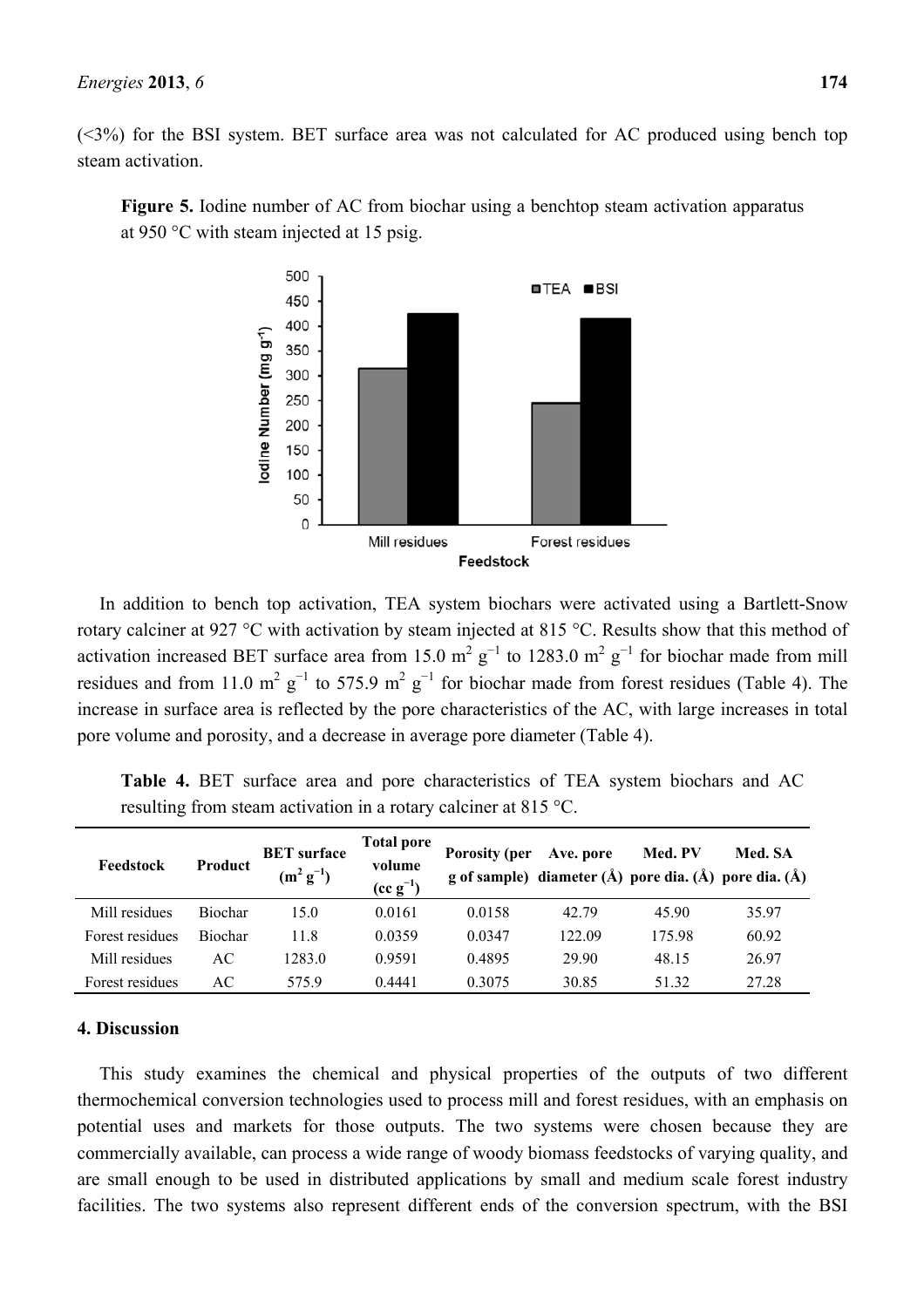pyrolysis system designed to maximize biochar fixed carbon and sorption for an exothermic reaction between 350 and 750 °C, and the TEA system gasifier designed to produce high-energy gas at temperatures greater than 1000 °C. The differences between the systems are reflected in differences between production outputs and their potential uses and markets.

#### *4.1. Producer Gas*

The energy content of gas produced from forest biomass by the TEA system gasifier is somewhat higher than values reported in studies of pilot scale and laboratory systems. For example, using a Biomax-25 gasifier (Community Power Corporation, Littleton, CO, USA), Elder and Groom [26] produced gas from pine and mixed hardwood chips with energy content around 6 MJ  $m^{-3}$ . Son *et al.* [27] reported syngas energy content of 4.6 MJ m<sup>-3</sup> for wood chips processed in an experimental downdraft gasifier. At 12.4 MJ m<sup>-3</sup>, the TEA system gas produced from mill residue in this study has relatively high energy content. The energy content of BSI pyrolysis system gas is below 3.0 MJ m<sup>-3</sup>, which is relatively low compared to gasification systems, but similar to gas produced by pyrolysis systems operating in this temperature range [28]. It would be expected that mill residue feedstocks would result in gas with higher energy content than forest residue feedstocks because of the lower ash content and higher energy density of the raw materials, and this appears to be the case for the TEA system. However, we do not know if the seemingly contrary results of for the BSI system are within the range of variability of the system or represent a statistically significant difference between the feedstocks.

High concentrations of  $CO<sub>2</sub>$  and N<sub>2</sub> are responsible for the lower energy content of the BSI gas. However, it is also worth noting that the BSI system is exothermic and does not require any gas inputs for heating once the primary reactor is fired. By contrast, the TEA reactor is endothermic and is estimated to consume about 1500 MJ h<sup>-1</sup> in process heat, which was provided by propane in this study. Using woody biomass feedstocks, process energy needs could be met with about 15% of the gas production of the TEA system. Though the prototype is not presently configured to use producer gas as fuel for its six tangential burners, TEA is currently modifying the system to integrate this option as part of ongoing research and development.

There are some operational considerations related to air-fuel ratios and lower flame temperature, but in general retrofitting gas burners to accommodate producer gas from biomass conversion is relatively straight forward. This means that, with relatively little cost, the gas produced by these systems can be combusted to produce process heat for mill operations such as feedstock and lumber drying, heat treating, and facility heating. For example, many conversion systems require feedstock with low moisture content, but feedstock moisture content less than 10% is below what could be expected from field-dried forest residues in most parts of the country. Both systems can be configured to use waste heat and/or combustion of a portion of the gas stream to dry feedstock. BSI currently offers this option for new pyrolysis systems. Mills that dry solid wood products to meet product specifications or export requirements also have a significant need for heat.

Producer gas can also be used as fuel for electricity generation using an internal combustion or turbine engine, but this application is highly dependent on gas quality. Specifically, particulate matter and tars significantly increase engine wear and must be removed though gas cleaning. Gas quality for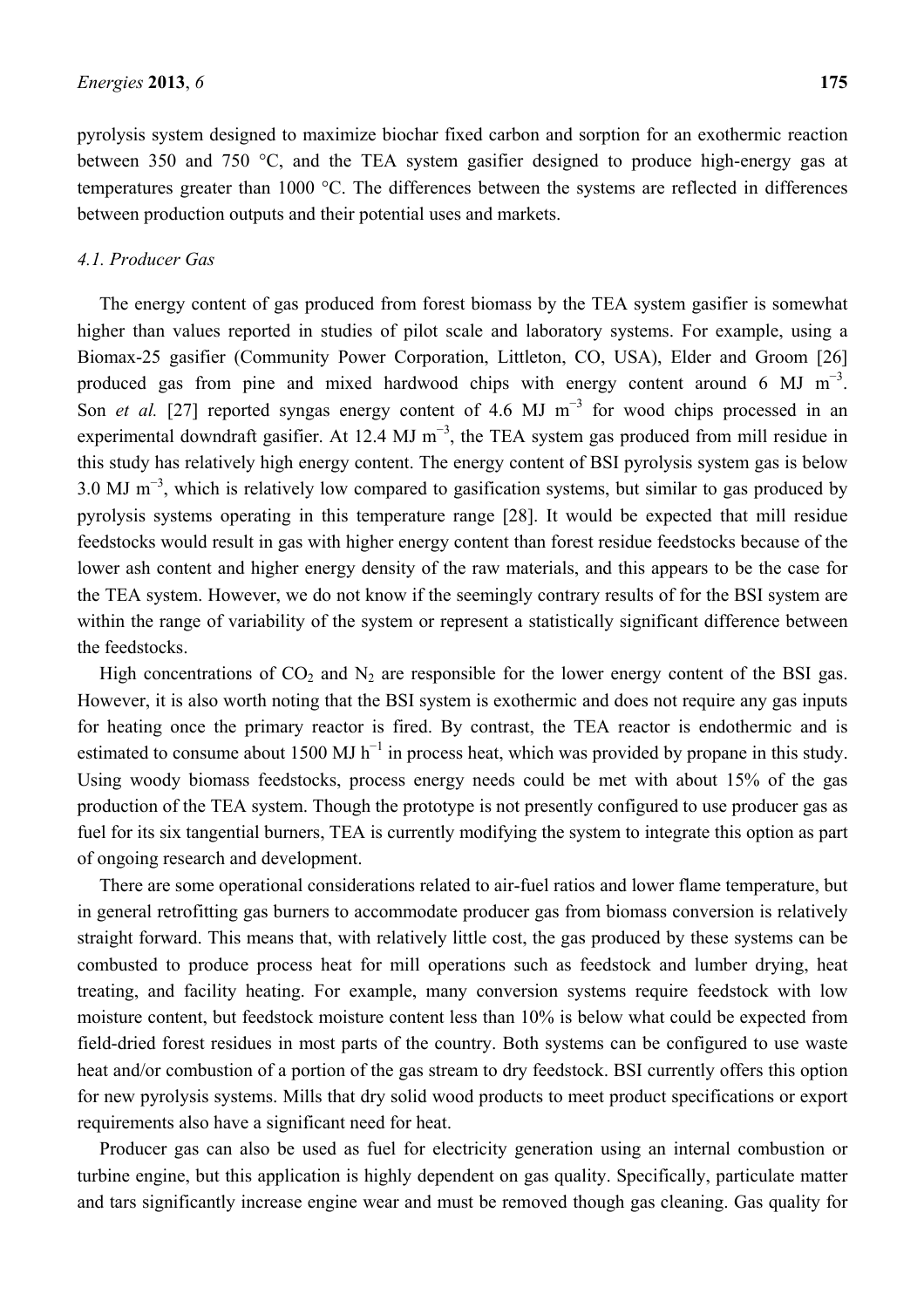use in turbine engines must be especially high, with narrow parameters for particulate matter (<30 ppm), particle size (<5 µm), and alkali metals <0.2 ppm [28]. Reductions in engine power (*i.e.*, derating) are also a challenge when substituting biomass producer gas for natural gas or liquid fossil fuel because of its lower energy density. Though we did not evaluate these gas properties in this study, the need for significant producer gas post-processing for power generation is likely. However, if power is generated, these systems provide another potential market product—electricity to the grid. If power generation meets facility requirements, excess power may be sold or credited against future power use, depending on grid infrastructure and utility sector regulation.

Biomass is the only renewable energy source that can be used as raw material in the production of liquid hydrocarbon fuels and chemicals. Thermochemical conversion systems are associated with two general types of liquid outputs: bio-oil and liquids manufactured from producer gas. Neither of the two systems in this study produces liquid output, but some pyrolysis systems do produce bio-oil, which could be shipped in its raw form to a refining facility [7]. Industrial systems for the production of methanol (methyl alcohol) from biomass producer gas with high concentrations of CO and  $H_2$ (*i.e.*, synthesis gas) are well established [18]. Furthermore, the development of methods for the commercial production of liquid fuels and chemicals using Fischer-Tropsch (FT) synthesis of biomass producer gas is progressing [19] and even commercialized in some cases [29]. However, a variety of challenges related to economies of scale in refining operations and the technical demands of liquid fuel production make it unlikely that small-scale catalytic production of liquid fuels and chemicals will be integrated directly into these systems in the near future. For both methanol production and FT synthesis, the major barriers to integration at distributed scales are both technical and financial [19].

## *4.2. Biochar*

Biochars produced by the TEA and BSI systems can be used as a solid fuel. Recent research on the use of torrefied wood and biochar as fuel has focused on utility applications, especially co-firing with coal [30,31]. Fossil coal energy content is generally higher than that of biochar and ranges from 28 to 40 MJ kg<sup>-1</sup>, depending on coal quality. In contrast, the calorific value of fuels produced by pyrolysis of wood biomass have been reported as 20.7 MJ  $kg^{-1}$  for torrefied wood [16], between 22.8 and 31.8 MJ kg<sup>-1</sup> for slow pyrolysis biochar (*i.e.*, charcoal, [32]), and 20 to 26 MJ kg<sup>-1</sup> for biochars made from various woody materials [33,34]. With energy content above 30 MJ  $\text{kg}^{-1}$ , the biochars evaluated in this study are higher in energy than these fuels, but lower than medium and high quality coal. This means that biochar, like biomass, is generally a poor substitute for coal in terms of energy content. However, there may be other reasons that utility companies and other coal users may want to substitute biochar for coal. Among them, co-firing biochar with coal may reduce fuel costs, reduce some types of emissions (e.g., sulfur oxide and nitrogen oxide), diversify fuel sources, and offset fossil fuels with renewable fuels [35]. In some states, cofiring may also meet requirements for renewable portfolio standards. Whether or not cofiring reduces greenhouse gas emissions depends on the source of the feedstock as well as the carbon accounting methods used, but it is clear that cofiring substitutes biogenic emissions for fossil fuel emissions. In addition, forests supplying biomass for cofiring recover emissions over time through regrowth of harvested stands, as long as forests are not converted to other land uses.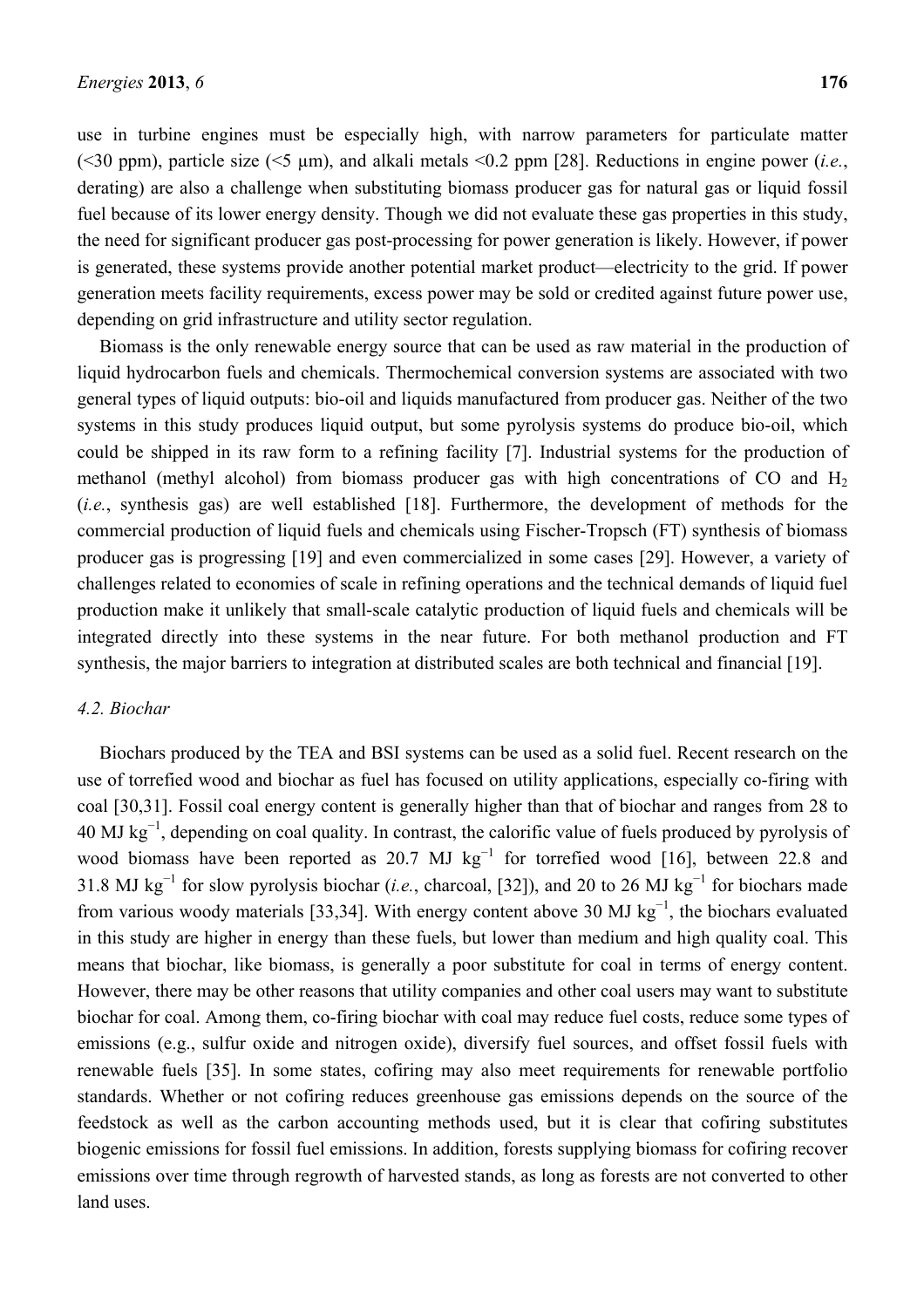In general, these benefits are similar to those of cofiring biomass directly without conversion. Some types of coal-fired boilers, including stoker boilers and pulverized coal boilers, can substitute raw biomass for coal, often up to 20% by mass, without significant detrimental effects on system performance [36], but there may be some advantages to using pyrolysis products in these systems rather than biomass. The energy density of pyrolysis products is higher than that of biomass, which is typically around 16 MJ kg<sup>-1</sup> for biomass used in cofiring [37]. In addition to improving transportation efficiency and boiler performance through higher energy density, biochar and torrefied wood have better handling and storage properties than biomass [15]. Furthermore, boiler systems that cannot cofire biomass directly, such as integrated gasification combined cycle systems, may be capable of substituting biochar directly for coal, depending on biochar properties. Based on the particle size distributions and other properties of the biochars produced in this study, we believe that they could be substituted for coal in most gasification applications.

The use of biochar as a soil amendment is the subject of intensifying scientific inquiry from researchers in agriculture, forestry, mining, and other fields. Biochar additions have received the most attention from efforts to increase carbon sequestration while reducing atmospheric carbon dioxide concentrations [38]. Increases in carbon sequestration can improve overall soil quality because of the role that carbon plays in chemical, biological, and physical soil processes [39]. Biochar has a higher surface area and greater porosity than native soil organic matter, which also helps improve soil aggregation. Application of biochar from forest biomass to forest sites can improve the nutrient and water holding capacity of the soil by altering soil texture, aggregation, and organic matter content [40,41]. Biochar can also decrease nutrient leaching and increase nutrient availability by altering soil cation exchange capacity and soil pH [42]. Understanding the interactions of biochar application and soil texture, organic matter, and pH will be the key to determining both long-term impacts and potential market opportunities.

It is difficult to evaluate the use of our biochars for soil applications because most chemical data available for biochar soil amendments are based on agricultural crop feedstocks (e.g., peanut hulls, pecan shells, apricot stones) with little information on woody feedstock biochar. As a benchmark, biochar produced from hardwood forest residues by fast pyrolysis and used in forest soil studies contained 62% C and 18% N, with a pH of 6.8 and a bulk density of 0.25 Mg  $m^{-3}$  [43]. In comparison to the biochars produced in this study, these chars have higher C, higher N, lower pH, and higher bulk density (Table 3).

The greatest impact of biochar additions to forest soil may be the liming effect that occurs as a result of increased pH. Biochar pH ranged from 8.7 to 10.2 for this study (Table 3). Forest soils generally have a pH range from 4.5 to 6.0. In this case, the liming effect may not be ideal for all forest soil types and plant communities. Many forest plants, fungi, and bacteria thrive at lower soil pH [44]; therefore altering forest soil pH through the addition of biochar may result in unfavorable shifts in above- and belowground flora. However, there are currently not any guidelines on the amounts of biochar that can be added before a resultant pH shift occurs, as this will likely be soil-specific. Low application rates (e.g., 1 to 2 Mg ha<sup>-1</sup> biochar), which mimic the amount of biomass removed during harvest operations, may have little impact on soil pH, but would alter water holding and nutrient cycling conditions enough to improve forest growth. On degraded forest lands (e.g., log landings, skid trails) biochar may reduce soil bulk density and increase plant available nutrients sufficiently to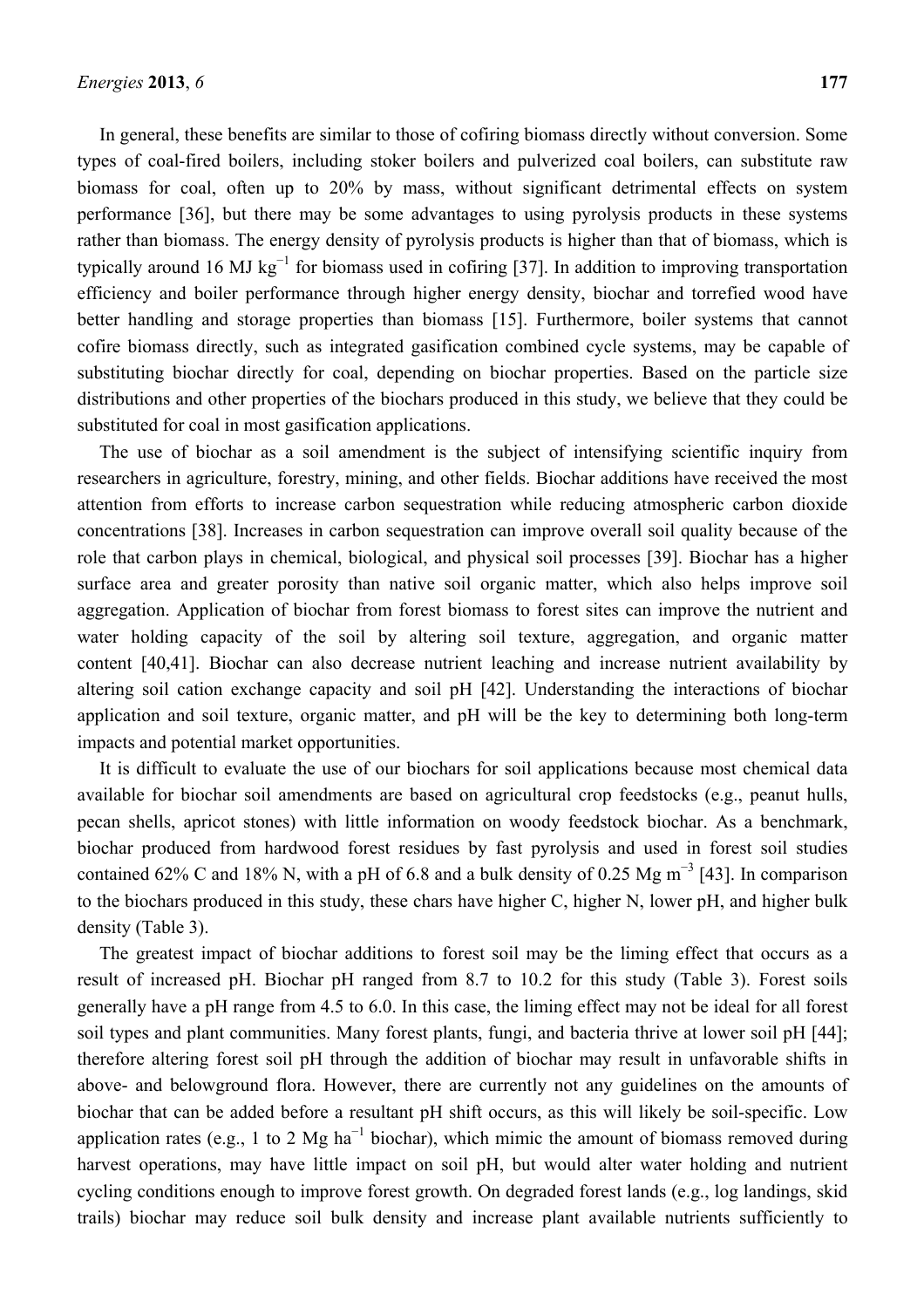rehabilitate the soil and ensure native vegetation regrowth [45]. Though field research is progressing rapidly, markets for biochar as a soil amendment are still emerging.

In contrast, markets for AC are well developed and diverse. The chemical and physical properties of carbon that result in improved nutrient and water holding capacity in some soils are also desirable properties for industrial sorbents. High surface area and high porosity are ideal for adsorbing contaminants from both liquids and gases. Physical and chemical activation methods can significantly improve these properties in biochars, potentially adding value by meeting commercial specifications for AC used in filtering applications. Table 5 summarizes published results of BET surface areas and other properties of AC produced from fossil coal and biomass feedstocks. Pollard *et al.* [46] reported that most commercial ACs have a surface area between 400 and 1600 m<sup>2</sup>  $g^{-1}$ .

| Feedstock          | <b>BET</b> surface<br>$(m^2 g^{-1})$ | <b>Pyrolysis</b><br>temp. $(^{\circ}C)$ | <b>Activat.</b> type | Activat.<br>temp. $(^{\circ}C)$ | Pore volume<br>$(cm3 g-1)$ | Todine#<br>$\left(\text{mg g}^{-1}\right)$ | <b>Source</b> |
|--------------------|--------------------------------------|-----------------------------------------|----------------------|---------------------------------|----------------------------|--------------------------------------------|---------------|
| Subbituminous coal | 988                                  | 700-950                                 | CO <sub>2</sub>      | 750                             | 0.482                      | a                                          | $[47]$        |
| Bituminous coal    | 536                                  | 500                                     | $H_3PO_4$            | 50                              | 0.030                      | a                                          | [48]          |
| Apricot stones     | 566                                  | 200                                     | $H_2SO_4$            | 200                             | a                          | 548                                        | [49]          |
| Wood               | 1780                                 | 440                                     | $H_3PO_4 + Steam$    | 440                             | 0.130                      | a                                          | [50]          |
|                    |                                      |                                         |                      |                                 |                            |                                            |               |

**Table 5.** Published BET surface areas of AC produced from fossil coal and biomass feedstocks.

<sup>a</sup> not reported.

In this study we show that the biochar produced by the BSI and TEA systems is suitable for physical activation using standard physical activation methods. The TEA AC is within the commercial range, and biochar from mill residue produces AC with a higher BET surface area than biochar from forest residues. This result is consistent with studies relating high ash content to lower activation levels [51]. Though we did not activate BSI biochars using the industrial rotary calciner, in laboratory activation BSI biochars were activated to a higher level than TEA biochars, as evaluated by iodine adsorption (Figure 5). This result is expected based on the temperature of pyrolysis [52]. Both biochar products could be used as a precursor for the production of AC. Though it is difficult to compete with the economic efficiency and consistency of fossil coal as an AC precursor, biochar is from renewable resources, which may be an advantage in some markets for differentiated carbon products. Further, because woody biomass is available as a byproduct of forest management and timber production in many parts of the country and pyrolysis or gasification technology performs well at distributed scales, AC can be produced from biochar in a more distributed supply chain than characterizes AC from fossil coal. Distributed production might provide advantages in transportation efficiency to some individual AC users and local markets.

Activated carbon is only one potential use and market for biochar. The range of potential market-based uses of biochar, from fuel to soil amendment to AC, can enhance product and market diversification available to producers. This offers the possibility of increasing the portfolio of value-added products that can be produced from what are now waste byproducts of solid wood products manufacturing and forest management.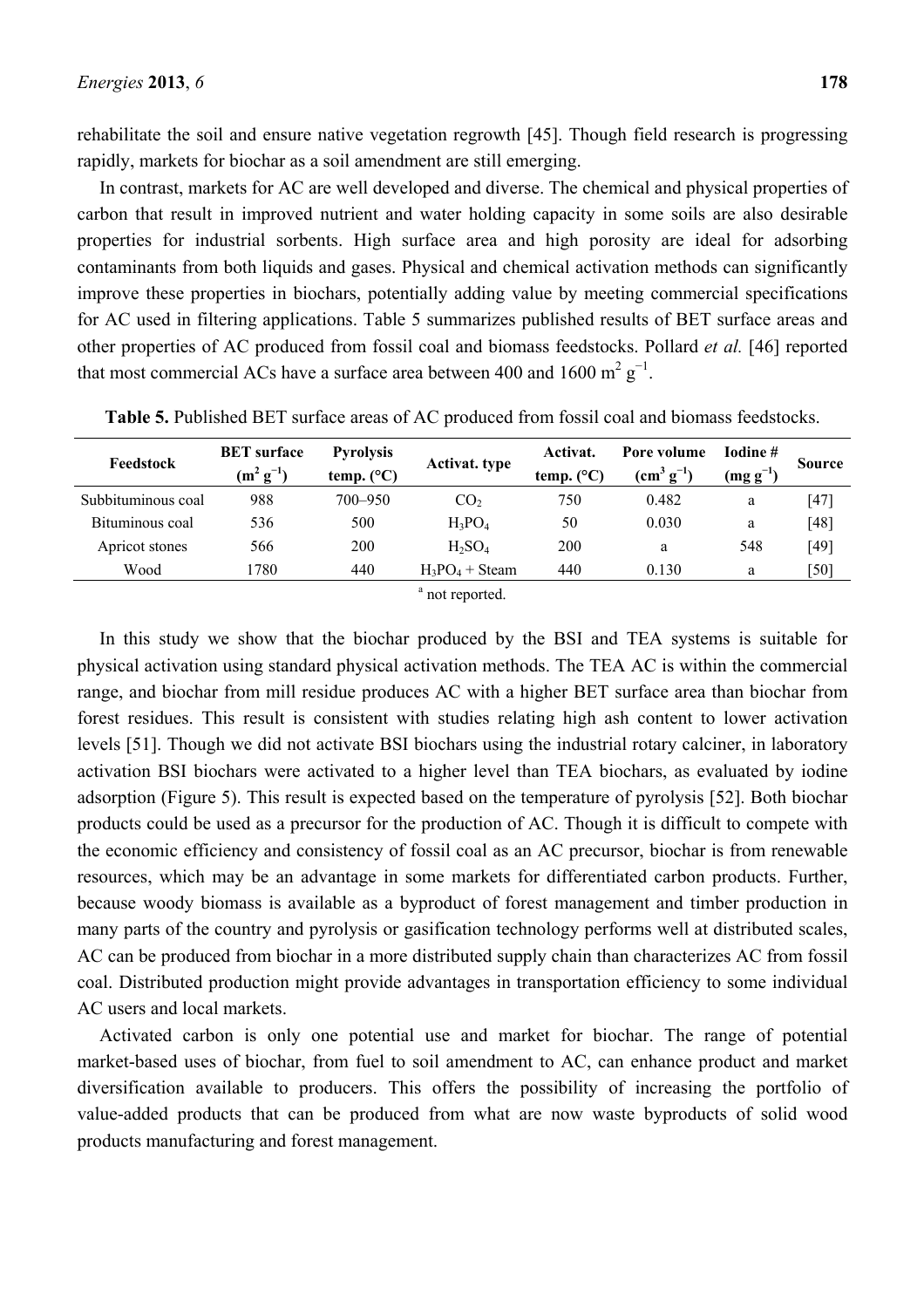## **5. Conclusions**

Distributed thermochemical biomass conversion systems have the potential to meet a number of different operational needs associated with wood products manufacturing, including waste disposal, heat, power, and the production of marketable value-added products from woody biomass. The extent to which this potential can be achieved hinges on the qualities of the products these systems produce, potential uses for those products, and the financial viability of system integration compared to alternatives. In this study, we evaluated the outputs of two conversion systems used to process mill and forest residues and determined that the gas and biochar produced by these systems could be used to produce heat, electricity and a range of marketable products, but many questions remain.

Both of the systems examined in this paper are the subject of ongoing research. The authors and their colleagues are currently developing detailed financial models for system deployment in the forest sector based on experimental production and operations studies. Economic input-output models are being used to evaluate the potential economic benefits of co-locating these technologies with forest industry facilities in the western United States. The authors are also working to characterize gas, emissions and biochars from a wide range of woody feedstocks processed with these technologies. In particular, the variability of product quality, gas flow, and yield is being quantified in commercial settings over operational periods of days and weeks rather than hours. Additional research on the use of biochars in the production of AC is focused on chemical activation, and preliminary results using a proprietary activation process indicate that using a combination of steam and chemical activation can yield higher BET surface area AC from biochar produced by these systems than using steam activation alone.

The team is also collaborating on several lines of research to address the environmental impacts of pyrolysis conversion of woody biomass. BSI biochar has been incorporated into a number of field-based experimental studies to evaluate its effects on soil quality, soil function, and site productivity, with an emphasis on biochar application to forest soils. Broader environmental impacts are being evaluated using LCA of the TEA system and emissions analysis for both systems based on samples of gaseous and particulate matter emissions taken during testing and production runs. On the manufacturing side, both TEA and BSI are working to incorporate technical advances in producer gas utilization, feedstock drying, and biochar cooling into their systems, and have already moved beyond the prototypes examined in this study. New knowledge about the technical, logistical, economic, and environmental aspects of these and similar systems will be critical for guiding informed business and policy decisions associated with biomass conversion technologies.

#### **Acknowledgments**

The authors would like to thank our research partners, Tricon Timber, LLC; Biochar Solutions, Inc.; and Tucker Engineering Associates, especially Charlie Sells, Johan Levine and Richard Tucker. Emily Lincoln, Joanne Tirocke, Wilfredo Perez, and other personnel at the Rocky Mountain Research Station worked meticulously to analyze dozens of samples in the laboratories of Wei Min Hao, Deborah Page-Dumroese, and Jim Reardon. We would also like to acknowledge the work and guidance of Colleen Rostad and David Rutherford of the USGS, as well as the assistance of Chuck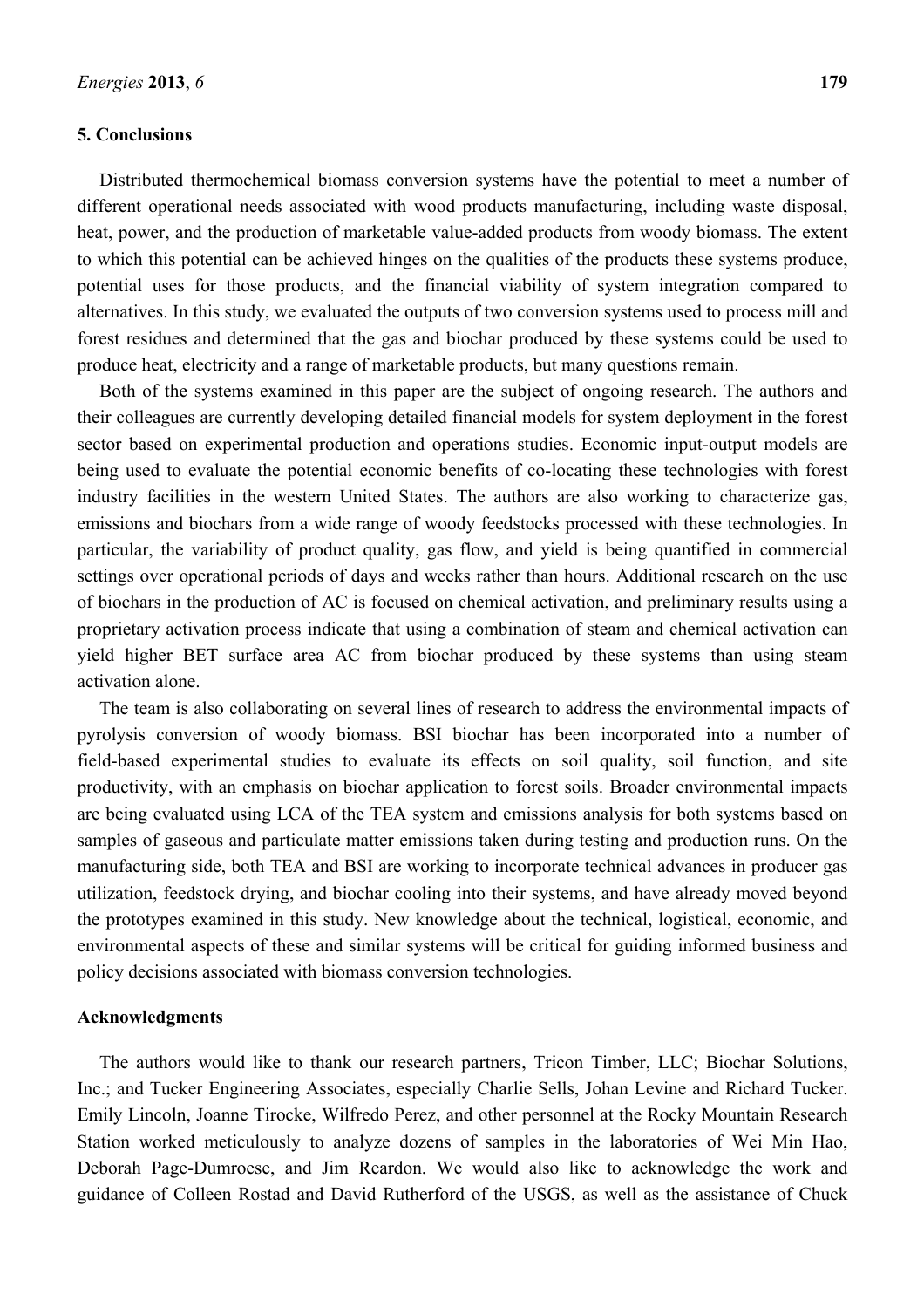Rhoades and Kelly Elder in feedstock procurement. Additional thanks to Porous Materials, Inc.; Chem-Bac Laboratories, Inc.; Professional Analytical and Consulting Services; and Alstom Power. This research was supported by funding from the Rocky Mountain Research Station's Competitive Research Initiative and the USDA National Institute of Food and Agriculture's Biomass Research and Development Initiative.

## **References**

- 1. U.S. Department of Energy. *U.S. Billion-Ton Update: Biomass Supply for a Bioenergy and Bioproducts Industry*; Perlack, R.D., Stokes, B.J., Eds.; ORNL/TM-2011/224; Oak Ridge National Laboratory: Oak Ridge, TN, USA, 2011; pp. 7–15.
- 2. Peterson, D.; Haase, S. *Market Assessment of Biomass Gasification and Combustion Technology for Small- and Medium-Scale Applications*; Technical Report NREL/TP-7A2-46190; National Renewable Energy Laboratory: Golden, CO, USA, 2009; pp. 1–32.
- 3. Turnbull, J. Use of biomass in electric power generation: The California experience. *Biomass Bioenergy* **1993**, *4*, 75–84.
- 4. Morgan, T. *An Assessment of Forest-Based Woody Biomass Supply and Use in Montana*; Forestry Assistance Bureau, Forestry Division, Montana Department of Natural Resources and Conservation: Missoula, MT, USA, 2009.
- 5. Jones, J.G.; Loeffler, D.; Calkin, D.; Chung, W. Forest residues for thermal energy compared with disposal by onsite burning: Emissions and energy return. *Biomass Bioenergy* **2010**, *34*, 737–746.
- 6. Korb, J.; Johnson, N.; Covington, W. Pile burning effects on soil biotic and chemical properties and plant establishment: Recommendations for amelioration. *Restor. Ecol.* **2004**, *12*, 52–62.
- 7. Fransham, P.; Badger, P. Use of mobile fast pyrolysis plants to densify biomass and reduce biomass handling cost—A preliminary assessment. *Biomass Bioenergy* **2006**, *30*, 321–325.
- 8. Garcia-Perez, M.; Lewis, T.; Kruger, C. *Methods for Producing Biochar and Advanced Biofuels in Washington State, Part 1: Literature Review of Pyrolysis Reactors*; Department of Biological Systems Engineering and the Center for Sustaining Agriculture and National Resources, Washington State University: Pullman, WA, USA, 2010; pp. 1–137.
- 9. El-Khattam, W.; Salama, M. Distributed generation technologies, definitions and benefits. *Electric. Power Syst. Res.* **2004**, *71*, 119–128.
- 10. Biochar Solutions, Incorporated (BSI). *BSI Biochar Base Unit: Technical Specifications, Version 3.0.*; Biochar Solutions, Incorporated: Carbondale, CO, USA, 2011.
- 11. PHG Energy. *Industrial Grade Downdraft Gasification*; PHG Energy: LaVergne, TN, USA, 2011. Available online: http://www.phgenergy.com (accessed on 7 January 2013).
- 12. Mohan, D.; Pittman, C., Jr.; Steele, P. Pyrolysis of wood/biomass for bio-oil: A critical review. *Energy Fuels* **2006**, *20*, 848–889.
- 13. Kumar, A.; Jones, D.; Hanna, M. Thermochemical biomass gasification: A review of the current status of the technology. *Energies* **2009**, *2*, 556–581.
- 14. Van der Stelt, M.; Gerhauser, H.; Kiel, J.; Ptasinski, K. Biomass upgrading by torrefaction for the production of biofuels: A review. *Biomass Bioenergy* **2011**, *35*, 3748–3762.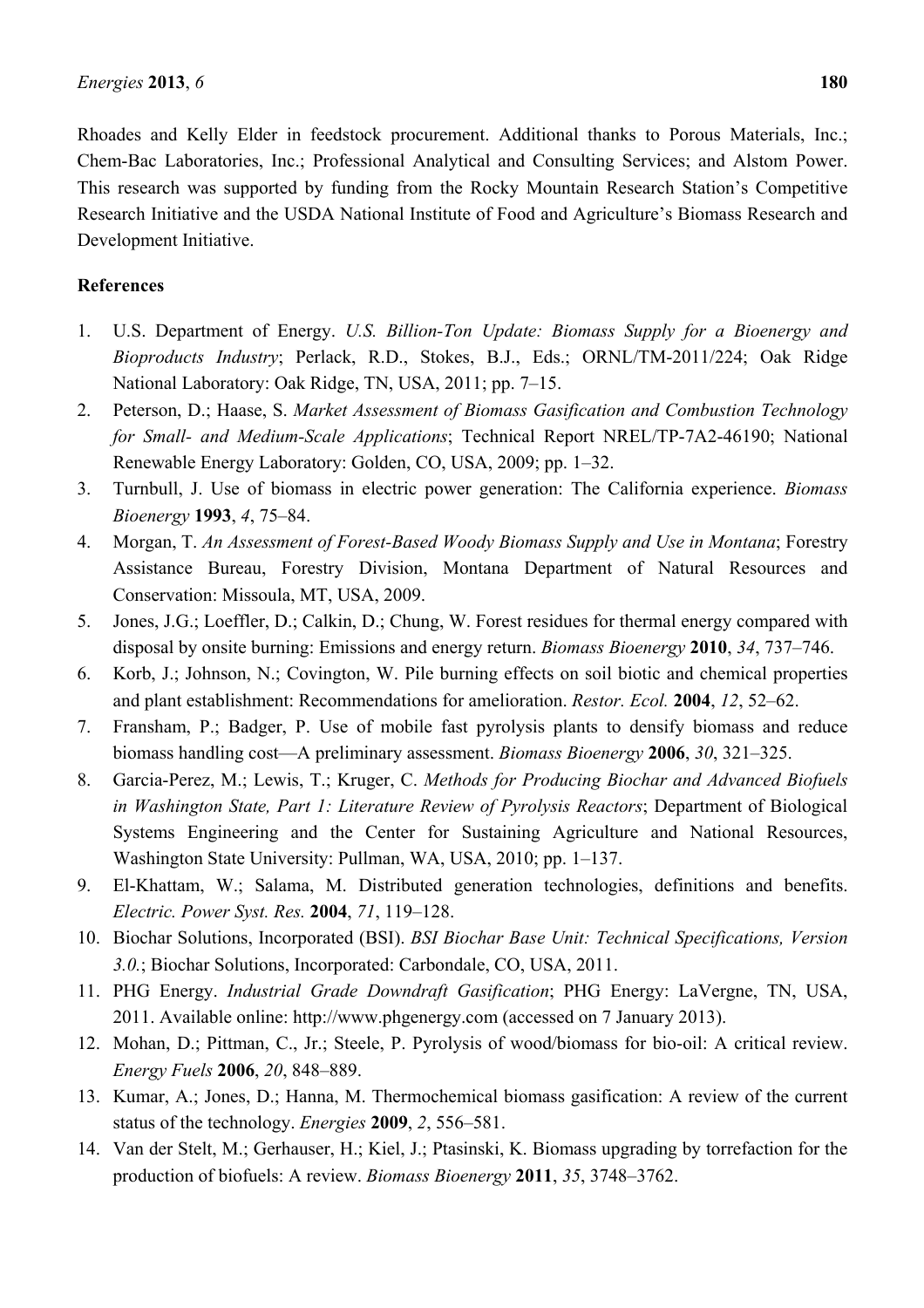- 15. Uslu, A.; Faaij, A.; Bergman, P. Pre-treatment technologies, and their effect on international bioenergy supply chain logistics. Techno-economic evaluation of torrefaction, fast pyrolysis and pelletisation. *Energy* **2008**, *33*, 1206–1223.
- 16. Prins, M.; Ptasinski, K.; Janssen F. Torrefaction of wood Part 2. Analysis of products. *J. Anal. Appl. Pyrolysis* **2006**, *77*, 35–40.
- 17. Rath, J.; Staudinger, G. Cracking reactions of tar from pyrolysis of spruce wood. *Fuel* **2001**, *80*, 1379–1389.
- 18. Hamelinck, C.; Faaij, A. Production of Methanol from Biomass. In *Alcoholic Fuels*; Miller, S., Ed.; Taylor and Francis Group: New York, NY, USA, 2006; pp. 7–50.
- 19. Tijmensen, M.; Faaij, A.; Hamelinck, C.; van Hardeveld, M. Exploration of the possibilities for production of Fischer Tropsch liquids and power via biomass gasification. *Biomass Bioenergy*  **2002**, *23*, 129–152.
- 20. Jenkins, B.; Baxter, L.; Miles, T., Jr.; Miles, T. Combustion properties of biomass. *Fuel Proc. Technol.* **1998**, *54*, 17–46.
- 21. Biochar Solutions, Incorporated (BSI). *Biochar Solutions: Overview*; Biochar Solutions, Incorporated: Carbondale, CO, USA, 2011. Available online: http://www.biocharsolutions.com/ overview.html (accessed on 7 January 2013).
- 22. Bergman, R. Drying and Control of Moisture Content and Dimensional Changes. In *Wood Handbook—Wood as an Engineering Material*; General Technical Report FPL-GTR-113; USDA Forest Service, Forest Products Laboratory: Madison, WI, USA, 2010.
- 23. Nelson, D.; Sommers, L. Total Carbon, Organic Carbon, and Organic Matter. In *Methods of Soil Analysis, Part 3—Chemical Methods*; Soil Science Society of America, American Society of Agronomy: Madison, WI, USA, 1996; pp. 961–1069.
- 24. American Society for Testing and Materials (ASTM). *ASTM D4607-94 (2011) Standard Test Method for Determination of Iodine Number of Activated Carbon*; ASTM International: West Conshohocken, PA, USA, 2011.
- 25. Downie, A.; Crosky, A.; Munroe, P. Physical Properties of Biochar. In *Biochar for Environmental Management Science and Technology*; Lehmann, J., Joseph, S., Eds.; Earthscan: London, UK, 2006; pp. 13–32.
- 26. Elder, T.; Groom, W. Pilot-scale gasification of woody biomass. *Biomass Bioenergy* **2011**, *35*, 3522–3528.
- 27. Son, Y.; Yoon, S.; Kim, Y.; Lee, J. Gasification and power generation characteristics of woody biomass utilizing a downdraft gasifier. *Biomass Bioenergy* **2011**, *35*, 4215–4220.
- 28. Jenkins, B. Chapter 3.2.2: Pyrolysis Gas. In *Handbook of Agricultural Engineering Volume V: Energy and Biomass Engineering*; Kitani, O., Ed.; American Society of Agricultural Engineers: St. Joseph, MI, USA, 1999.
- 29. KiOR. *KiOR Production Facilities*. KiOR, Inc.: Columbus, MS, USA, 2011. Available online: http://www.kior.com/content/?s=6&s2=56&p=56&t=Production-Facilities/ (accessed on 7 January 2013).
- 30. Bergman, P.; Boersma, A.; Kiel, J.; Zwart, R. *Development of Torrefaction for Biomass Co-Firing in Existing Coal-Fired Power Stations*; BIOCOAL Concept Version, ECN Report; Energy Research Center of the Netherlands: Petten, The Netherlands, 2005.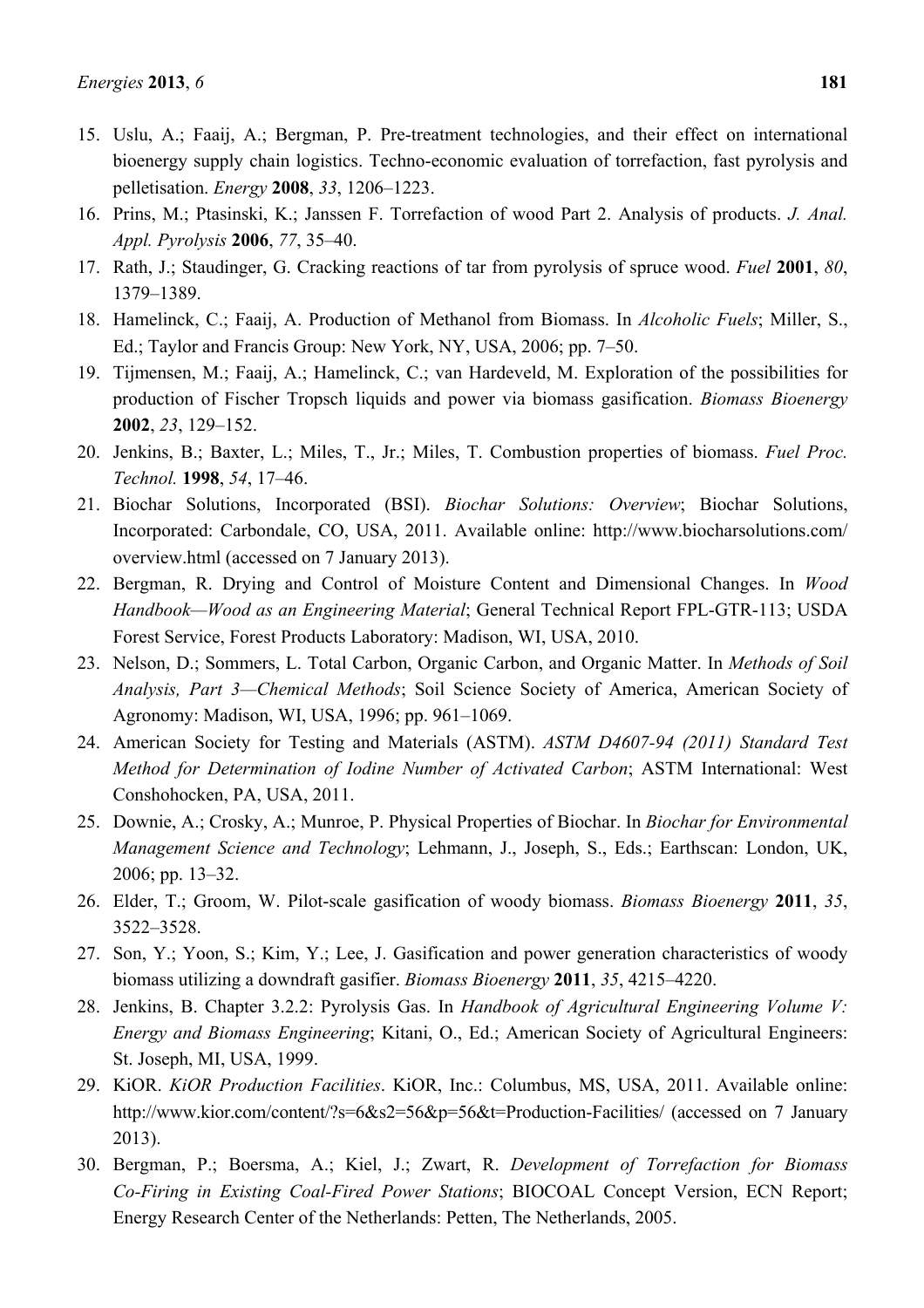- 31. Abdullah, H.; Wu, H. Biochar as a fuel: 1. Properties and grindability of biochars produced from the pyrolysis of mallee wood under slow-heating conditions. *Energy Fuels* **2009**, *23*, 4174–4181.
- 32. Antal, M., Jr.; Croiset, E.; Dai, X.; DeAlmeida, C.; Shu-Lai Mok, W.; Norberg, N. High-yield biomass charcoal. *Energy Fuels* **1996**, *10*, 652–658.
- 33. Ertas, M.; Alma, M. Pyrolysis of laurel (Laurusnobilis L.) extraction residues in a fixed-bed reactor: Characterization of bio-oil and bio-char. *J. Anal. Appl. Pyrolysis* **2010**, *88*, 22–29.
- 34. Sukiran, M.; Kheang, L.; Bakar, N.; May, C. Production and characterization of bio-char from the pyrolysis of empty fruit bunches*. Am. J. Appl. Sci.* **2011**, *8*, 984–988.
- 35. Federal Energy Management Program (FEMP). *Biomass Cofiring in Coal-Fired Boilers*; Federal Technology Alert DOE/EE-0288; U.S. Department of Energy, Energy Efficiency and Renewable Energy: Washington, DC, USA, 2004.
- 36. Tillman, D. Biomass cofiring: The technology, the experience, the combustion consequences. *Biomass Bioenergy* **2000**, *19*, 365–384.
- 37. Demirbas, A. Sustainable cofiring of biomass with coal. *Energy Convers. Manag.* **2003**, *44*, 1465–1479.
- 38. Lehmann, J. Bio-energy in the black. *Front. Ecol. Environ.* **2007**, *5*, 381–387.
- 39. Laird, D.A. The charcoal vision: A win-win-win scenario for simultaneously producing bioenergy, permanently sequestering carbon, while improving soil and water quality. *Agron. J.*  **2008**, *100*, 178–181.
- 40. Mbagwu, J.; Piccolo, A. Effects of Humic Substances from Oxidized Coal on Soil Chemical Properties and Maize Yield. In *The Role of Humic Substances in Ecosystems and in Environmental Protection*; Drozd, J., Gonet, S.S., Senesi, N., Weber, J., Eds.; Polish Society of Humic Substances: Wroclaw, Poland, 1997; pp. 921–925.
- 41. Brodowski, S.; John, B.; Flessa, H.; Amelung, W. Aggregate-occluded black carbon in soil. *Eur. J. Soil Sci.* **2006**, *57*, 539–546.
- 42. Lehmann, J. *Biochar for Environmental Management*; Earthscan: London, UK, 2009.
- 43. McElligott, K. Biochar Amendments to Forest Soils: Effects on Soil Properties and Tree Growth. MSc Thesis, University of Idaho: Moscow, ID, USA, 2011.
- 44. Meurisse, R.T. Propoerties of Anidsols Important for Forestry. 1985. In *Proceedings, Western Hemlock Management Conference*; Atkinson, W.A., Zozoski, R.T., Eds.; University of Washington: Seattle, WA, USA, 1976.
- 45. McElligott, K.; Page-Dumroese, D.; Coleman, M. *Bioenergy Production Systems and Biochar Application in Forests: Potential for Renewable Energy, Soil Enhancement, and Carbon Sequestration*; Research Note RMRS-RN-26; Rocky Mountain Research Station: Moscow, ID, USA, 2011.
- 46. Pollard, S.; Fowler, G.; Sollars, C. Low-cost adsorbents for waste and wastewater treatment: A review. *Sci. Total Environ.* **1992**, *116*, 31–52.
- 47. Teng, H.; Lin, H. Activated carbon production from low ash subbituminous coal with  $CO<sub>2</sub>$ activation. *Mater. Interfaces Electrochem. Phenom.* **1998**, *44*, 1170–1177.
- 48. Teng, H.; Yeh, T.; Hsu, L. Preparation of activated carbon from bituminous coal with phosphoric acid activation. *Carbon* **1998**, *36*, 1387–1395.